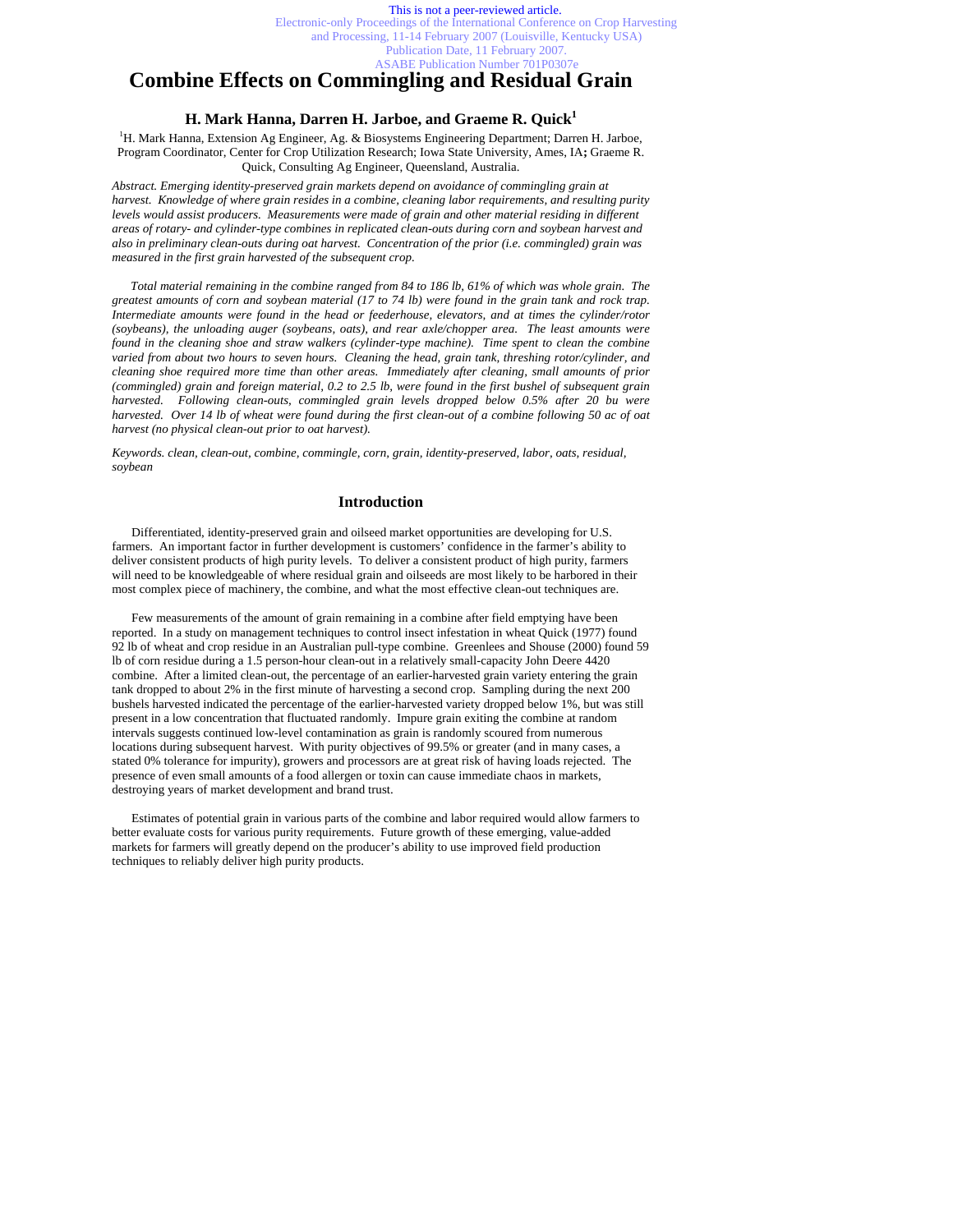### *Objectives*

Field measurements were taken during harvest with the following objectives:

- 1. To determine the amount of corn or soybeans and other foreign material remaining in various regions of a combine (e.g. grain tank, head, feederhouse, rock trap, cleaning shoe, etc.) after operating the grain tank auger "empty" for one minute.
- 2. To determine the concentration of impure grain in the next grain harvested after cleaning.
- To establish statistical confidence levels on the level of purity achieved following combine clean-out procedures.

# **Materials and Methods**

#### *Combines*

Both cylinder- and rotary-type threshing combines were used in replicated clean-out tests. During 2003 harvest, a cylinder combine, John Deere 9500 (Moline, IL), with 204-bu grain tank and 14-ft unloading auger was cleaned. It was powered by a 215 hp engine and had 1,378 separator hours. Headers used with this combine were a 30-ft grain platform for soybean harvest (John Deere model 930) and six-row 30-in. corn head (John Deere model 643). Also during 2003 harvest, a rotary combine, John Deere 9660 STS, with 250 bu grain tank and 21.5-ft unloading auger was cleaned. It used a 305 hp engine and was a new machine with just 10 separator hours. Headers used with this machine were a 30-ft grain platform (John Deere 630) and eight-row 30-in. corn head (John Deere 893).

During 2004 harvest, clean-outs were done on two rotary combines, Case 2388 (Racine, WI) and John Deere 9750 STS. The Case 2388 had a 305-bu (with extensions) grain tank, 18-ft unloading auger, and 280-hp engine with 680 separator hours. Headers used were a 25-ft grain platform (Case 1020) and eightrow 30-in. corn head (Case 1083). The John Deere 9750 STS had a 180-bu grain tank, 20-ft unloading auger, and 325-hp engine. Separator hours shown on instrumentation were 619, but because the machine was an early prototype, actual hours were likely greater. Headers used were a 30-ft grain platform (John Deere 930) and eight-row 30-in. corn head (John Deere 893).

During 2005 harvest, clean-outs were on a John Deere 9650 cylinder-type combine and an older Case 1460 rotary-type combine. The John Deere 9650 had a 285-bu grain tank, 20-ft unloading auger, and 325 hp engine and had been previously used 1005 separator hours. Headers were those previously used on the John Deere 9750 STS. The Case 1460 had a 175-bu grain tank and 14-ft unloading auger. Its 170-hp engine had 3172 hours (separator hours not measured on this older combine). Headers used were a Case 843 4-row, 30-in. corn head and Case 820 13-ft grain platform.

# *Clean-out procedures*

In the field prior to actual cleaning, the unloading auger was operated for one to two minutes after the grain tank appeared empty. When in-cab controls were available on newer combines, chaffer and sieve screens in the cleaning shoe were opened and fan speed increased to maximum. Concave clearance around the rotor or cylinder was maximized. The head was lowered to cutting height and the separator and feederhouse drives were alternately engaged and disengaged at least twice, usually while driving across rows to dislodge grain.

At the clean-out location the head was removed and the combine was cleaned top-to-bottom and frontto-back using compressed air and pry bars to dislodge grain for collection either on tarps or a concrete surface, or a shop vacuum was used to collect material (particularly in the grain tank or interior cavities). Virtually all visible grain (except as noted later in the bottom of the unloading auger) was collected from the combine during the following procedures.

The roof of the operator's cab was vacuumed and vacuuming was used extensively inside the grain tank starting at the top and including ledges, steps, lights, sensors, wiring, and around a window (if present) to the cab. If hinged tank extensions were present, they were opened and closed. Grain was vacuumed from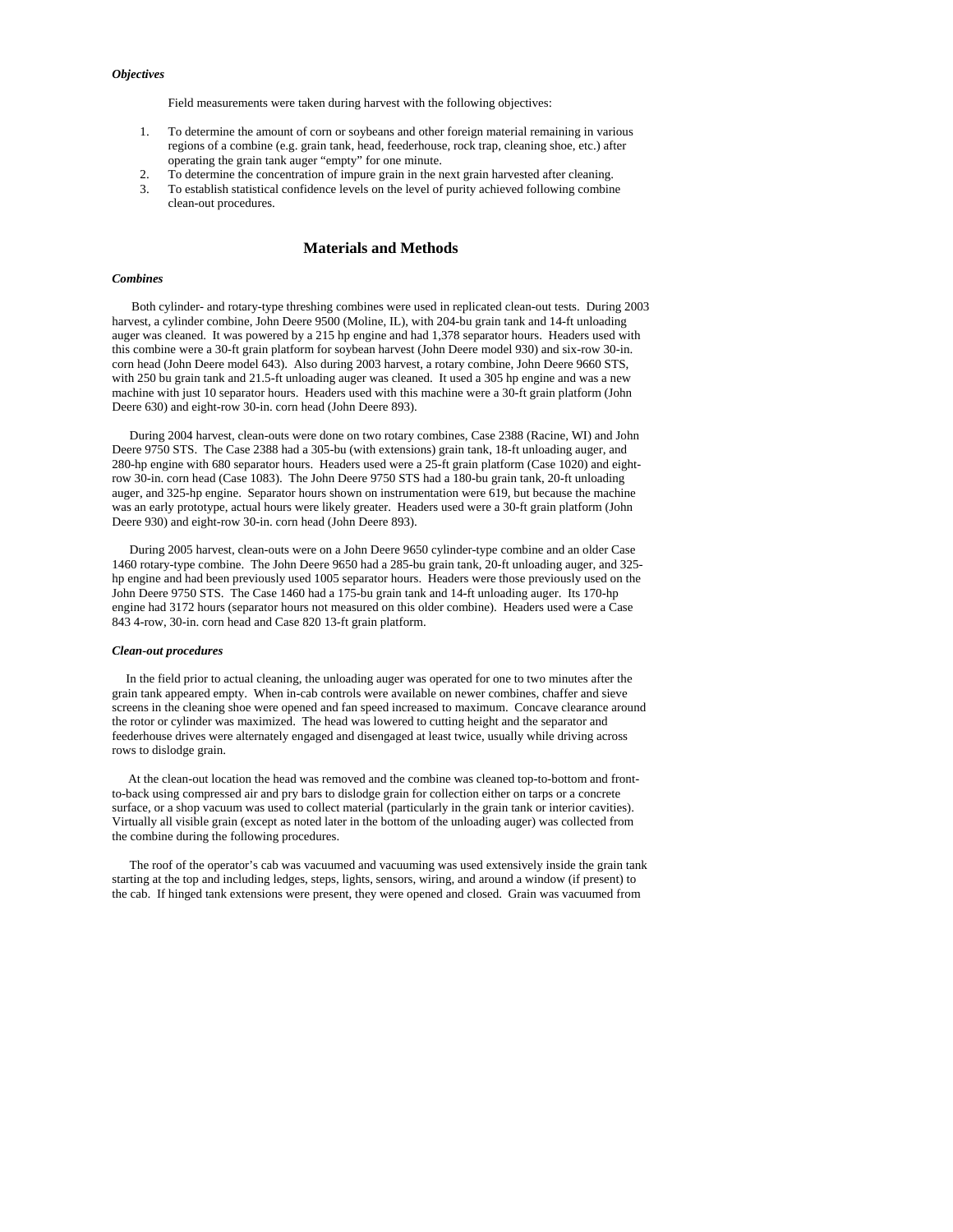around and inside the bubble-up intake auger (able to be opened on the 9650, 9750 STS and 9660 STS). At the bottom of the tank grain was vacuumed from floor cross-augers. As a final step in the tank area grain was cleaned from the sump. This was facilitated by opening access (clean-out) doors below the sump and using compressed air to dislodge grain before finishing vacuuming of the sump. After cleaning the grain tank sump, approximately 2 ft<sup>3</sup> of wood chips (pine, 0 to 0.5 in. long) were put into the sump to flush residual grain from the turret unloading auger. If a spring-loaded check was present to prevent grain spillage at the end of the auger it was either clamped open or springs were removed and the auger operated for one minute. If access panels were present on the unloading auger (typically one or two) they were removed for localized cleaning and/or to improve flushing. Remaining wood chips and grain were vacuumed from the sump and grain tank cross-augers as well as the exit of the unloading auger.

The feederhouse was cleaned by first lowering it to the ground and using compressed air to blow off the exterior. Exterior panels were removed and any access doors above and/or below the feeder were opened. Grain was removed from all joints, crevices, and power transmission components such as pulleys, belts, and driveshafts. Material was blown and vacuumed from inside the feederhouse and the feeder chain was shaken to dislodge grain. If a feed accelerator was present, it was cleaned and combined with feederhouse material. After cleaning the feederhouse it was raised and the hydraulic cylinder stop engaged to gain entry to the rock trap area. The rock trap door was opened and after initial prying to dislodge crop, compressed air and vacuum were used to remove material. A rock trap was not present on the Case 1460 and material cleaned at the top of the feederhouse before the rotor was included with other feederhouse cleanings.

Clean-out steps in the threshing area differed somewhat depending on whether the combine was a rotor or cylinder machine. On rotary combines, all access doors present on one or both sides of the combine (depending on make/model) were removed to expose the concave and rotor. The concave screen was cleaned with compressed air and mechanical prying as necessary. After material was dislodged the concave and rotor were vacuumed first making sure the top of the rotor was cleaned and then working toward the bottom of the area including concave, ledges, wiring, beater, pre-cleaner, auger pans, and accessible sieves. If reasonably accessible, concave sections were occasionally removed to gain further access to the rotor. On the cylinder combines, access doors were opened on both sides of the combine and a door beneath the rock trap to expose the clean-grain augers. Material was dislodged with a combination of compressed and vacuum airflow as well as prying. The rear cylinder area was accessed at times through the straw walkers, which were also cleaned. Grain and other residue were vacuumed from clean grain augers beneath the cylinder/concave area.

General procedures in the cleaning shoe area depended on accessibility of the individual combine model. The clean-grain and tailings augers across the bottom of the combine were opened by removing bolts securing the housing. On one machine where access was limited by hydraulic hoses to a tailings cross auger, flushing with wood chips was used. Doors at the bottom of the clean-grain and tailings elevators were opened and material dumped. Ability to remove and replace sieves in a reasonable time (e.g. less than one hour) varied among combines. Machines with newer features such as an electronic wiring harness and sieve-opening controls or components in front of the sieves and not easily removed precluded removal of one or more sieves on several machines. This was offset to some degree by more open architecture that allowed material to be easily removed from the sieves. If sieves could not be removed, material was cleaned on sieves in place and at edges between sieves and inner combine wall. Material that could not be reached by vacuuming was blown to the bottom cross-auger and vacuumed. Grain and residue in the clean grain and tailings elevators were alternately vacuumed and blown as well as shaking chains to dislodge grain. Access doors at the top of elevators (if present) were opened for further cleaning. On one combine, the cross auger at the top of the tailings elevator was able to be removed for cleaning. If a moisture meter was present, it was opened and cleaned.

Cleaning of the chopper depended on location. Material from the Case 2388 chopper was separately collected from inside the rear of the combine. Because chopper location on the John Deere combines was near the exterior rear axle, it was impractical to sub-divide its material from that of the rear axle. On the John Deere 9750 STS, the chopper was raised electronically and blades were lowered by removing a bolt on each side of the knife bank. A chopper was not present on the Case 1460. Cleaning of the exterior of the combine included using compressed air and vacuum to remove residue from the spreader assembly and rear axle. Other general cleaning areas included the front axle, engine compartment, under gull wing doors and safety panels, steps, ladders, toolboxes, and fire extinguisher. During the second year, smaller amounts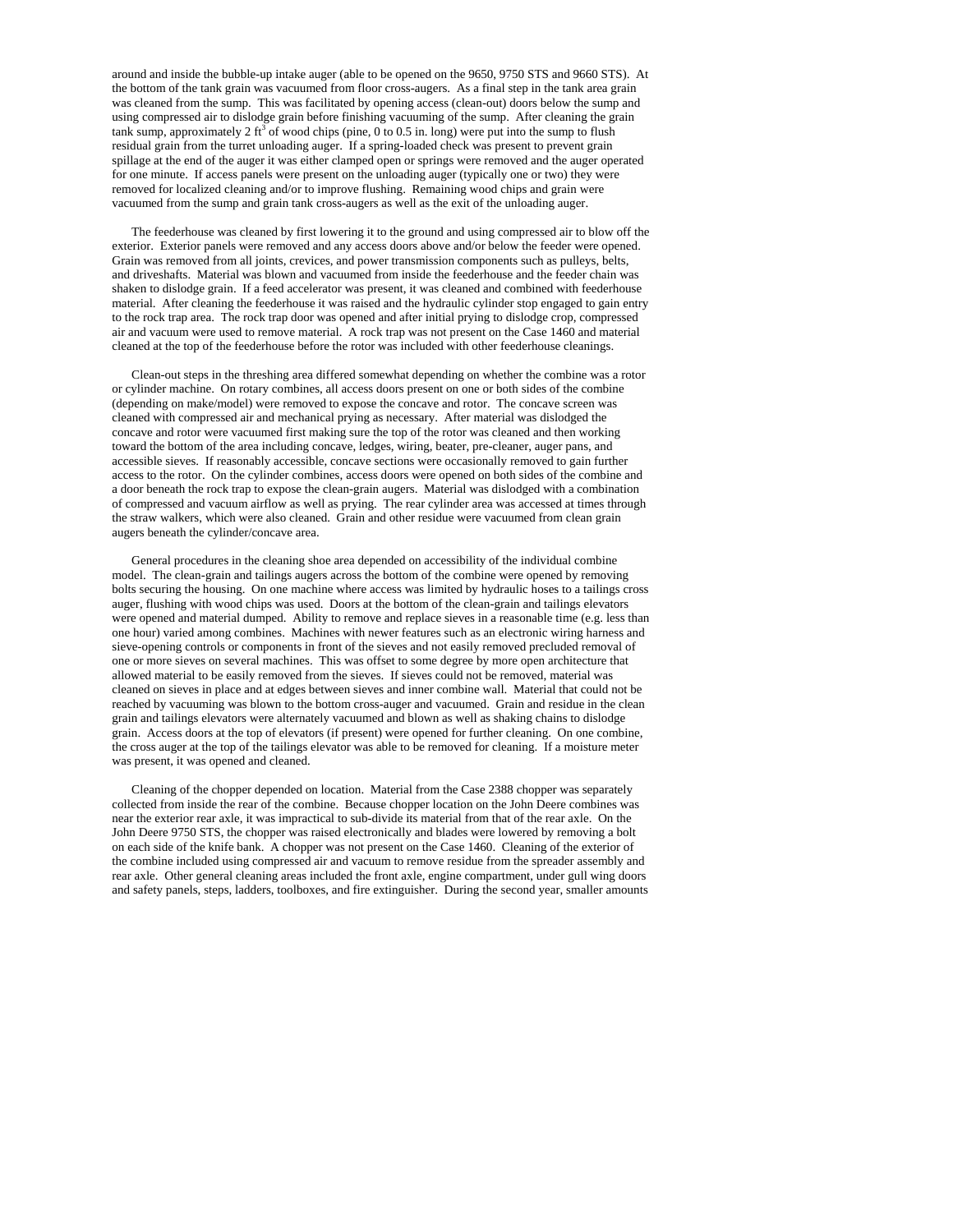of material from general locations not easily associated with major areas were separately collected as from the combine's chassis.

The head was cleaned while detached from the combine. The corn head was cleaned by first removing all ears and large residue from the exterior. Vacuum and compressed air were then used around gathering chains, deck plates, and snapping rolls. Snouts and shielding between rows were raised and safety shields removed to clean residue not previously exposed. The auger, feed pan area, and back of the head were also cleaned. For the grain platform large residue and stems were first removed from the exterior. Material was cleaned from the reel, auger, and cutterbar areas. Auger inspection plates and safety shields were removed for further cleaning and inspection. Both outside and inside of crop dividers were cleaned.

#### *Safety equipment and procedures*

Generally dusty conditions required use of a respiratory dust mask and safety glasses in many circumstances. In specific situations where protruding or sharp edges were encountered, such as on straw walkers, cardboard, knee pads, and gloves were used. Similarly a hard hat was useful when working around tight spaces. All access doors, safety shields, sieves, and fasteners were properly re-installed before continuing harvest. Although some producers commonly operate the machine for a few minutes with access doors open to promote escape of any remaining grain, this was not done because of possible flying projectiles or temptation to be near an opening during operation.

### *Cleaning samples*

Samples from individual areas of the combine were collected in large cotton bags and kept in cool storage during harvest for later processing to sort grain from other residue. To separate large residue, whole grain, and smaller pieces including foreign material, a three-stage cleaning process was done. Samples were first pre-cleaned by removing ears and large material that stayed on a larger screen. Precleaning screen size varied with year to gain sorting efficiency: 3/8-in. rectangular (year 1), 7/16-in. round (year 2), and 7/16-in. x 1-in. expanded metal (year 3). The second cleaning stage used an aspirator (closed circuit duo aspirator tester; Carter-Day Intl., Minneapolis, MN) to remove lighter large residue as well as small foreign material without removing split soybeans or smaller corn. The third stage of cleaning used a laboratory air screen cleaner (Kamas Westrup type LA-LS; Westrup A/S, Slagelse, Denmark) for final sorting of grain, foreign material, and any remaining non-grain large residue. A 28/64-in. screen was used to scalp further large residue from the samples. For corn, 18/64-in. and 12/64-in. screens were used to separate clean grain from broken corn and other foreign material (BCFM). For soybeans an intermediate 16/64-in. screen was used to separate any residual corn and 10/64-in. x 3/4-in. slotted and 8/64-in. round hole screens were used to separate whole and split soybeans from smaller foreign material. In the first year because these sieve sizes were unavailable an 8/64-in. x 3/4-in. slotted screen was used to separate whole soybeans from combined smaller foreign material and split soybeans.

In addition to this equipment a spiral separator (Westrup laboratory spiral separator; Westrup, Inc., Plano, TX) with five helices was used to separate soybeans from corn samples during analysis for commingled grain after a clean-out had occurred.

#### *Field procedures and statistical design*

Combine clean-outs were scheduled to alternate between corn and soybean harvest in order to detect the amount of preceding crop (residual) in the first few pounds of the next crop harvested. Unless otherwise noted, 600 bushels of soybeans or 1,400 bushels of corn were harvested between clean-outs. A smaller amount of soybeans were harvested between clean-outs as yield per acre is inherently less for soybeans and harvest conditions limit the amount of time available in each harvest season. Each combine was cleaned a minimum of three times in both corn and soybeans to determine amounts of grain, large residue, and foreign material in various parts of the machine. To determine if the amount of throughput prior to cleaning affected amounts of material left in the machine for cleaning, during the first harvest season the 9660 STS was also cleaned after three additional replications of harvesting 2800 bushels of corn. Labor time was measured the first harvest season during three corn clean-outs of the John Deere 9660 STS and during the second and third seasons for all combines cleaned. Due to the perennial problem of a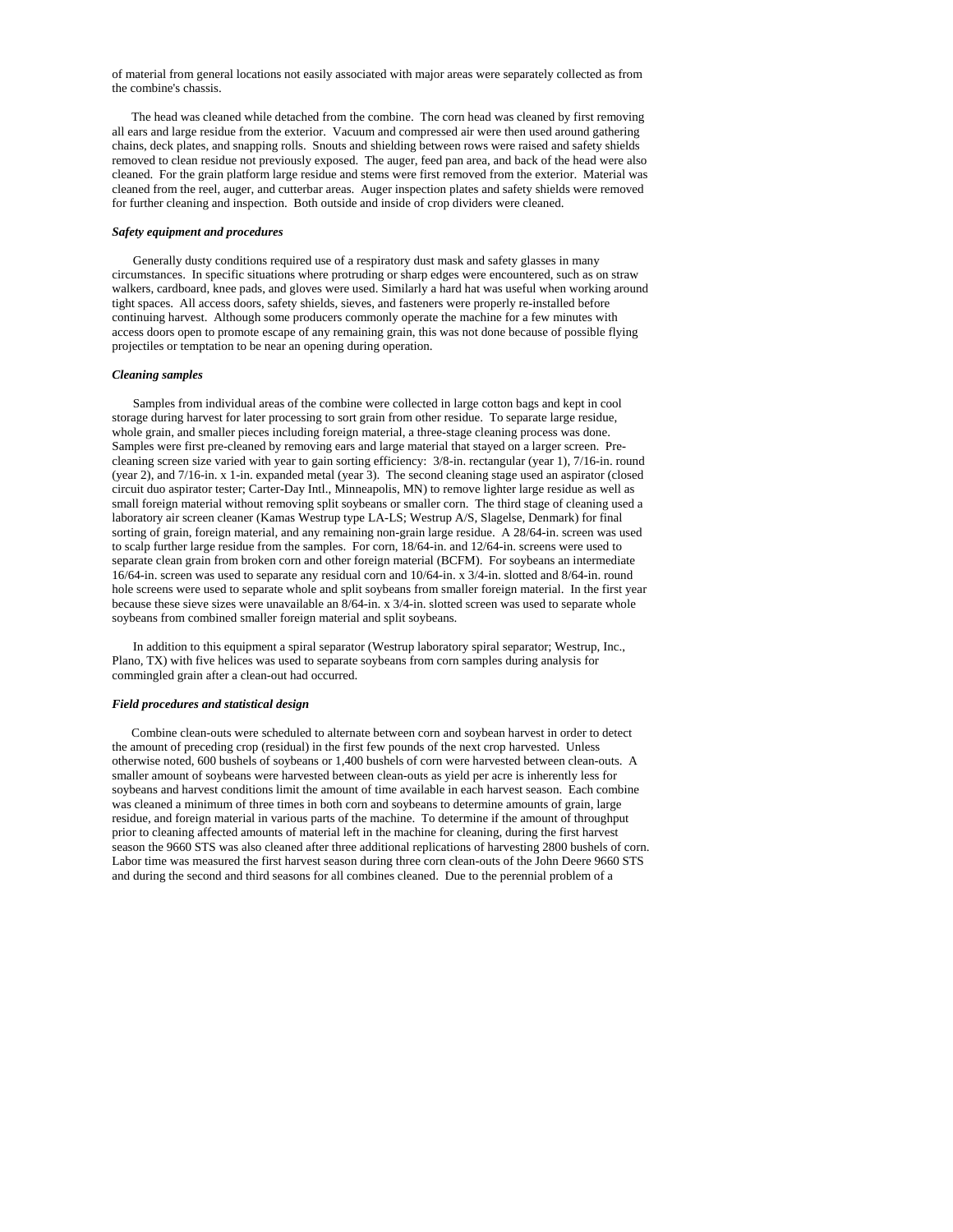limited time window during fall harvest and some difficulty with combine availability, only two soybean clean-out replications were done in fall 2005 with the John Deere 9650 combine.

During the first harvest season, samples for measuring residual of the prior crop harvested were taken as the first material exiting the unloading auger within the new crop being harvested. Some residual samples to detect previous crop harvested were lost in the field as grain was unloaded before a sample was taken. Procedures for measuring residual grain were altered after the first season so that samples for commingling were collected at various points during harvest of the first grain tank full of grain after cleaning.

#### *Preliminary clean-out measurements in oats*

Preliminary to the corn and soybean clean-outs, three replicated clean-outs of oats were done on a John Deere 9410 combine to aid in establishing the clean-out protocol. As the combine operators were anxious to complete most of the summer small grain harvest ahead of potential storms that might lodge grain, the combine had previously harvested small grains including wheat followed by over 50 acres of oat harvest before the first clean-out. Fifteen acres of oats were harvested between the first and second clean-outs and two acres were harvested between the second and third clean-outs.

The John Deere 9410 cylinder-type combine had a 190 hp engine, 425 separator hours, 182 bu grain tank, and 16-ft unloading auger. The combine used a 15-ft grain platform (John Deere 915). Procedures used were similar to those followed for corn and soybeans. During cleaning, 16/64-in. round hole and 4/64-in. slotted screens were used in the air screen cleaner. In addition, a cylindrical cleaning machine (Hart Uni-Flow Kestor, Simon-Carter Co., model ZS2) with 19/64-in. recessed screen was used to separate wheat seeds from oats.

### **Results and Discussion**

During tests, the John Deere 9500, John Deere 9660 STS, Case 2388, John Deere 9750 STS, John Deere 9650, and Case 1460 were used for 32, 35, 15, 20, 11, and 27 separator hours, respectively. Differences in total number of separator hours were mainly due to becoming familiar with the machine, and size of the combine as well as becoming more efficient in measuring parameters (residual grain, labor, commingled concentration) during each clean-out.

#### *Preliminary oat results*

The grain tank and rock trap contained greater amounts of total material than other areas of the combine (Table 1). Sixty-six percent of the total material removed from the combine was separated as whole oats. These two areas and to a lesser extent the unloading auger held the greatest amounts of residual grain. Interestingly, 14.10 lb of wheat were cleaned from the combine in the first clean-out following over 50 ac of oat harvest (without pre-cleaning the machine prior to oat harvest). Just 0.85 lb and 0.05 lb of wheat were found in the second and third clean-outs, respectively. This tends to refute the idea of "plug" flow, i.e. forcing all of an old crop out of the machine by simply harvesting a new crop. A simple flush of harvesting a small area of new crop may have limited potential for ensuring crop purity if tolerances for commingled crop are low.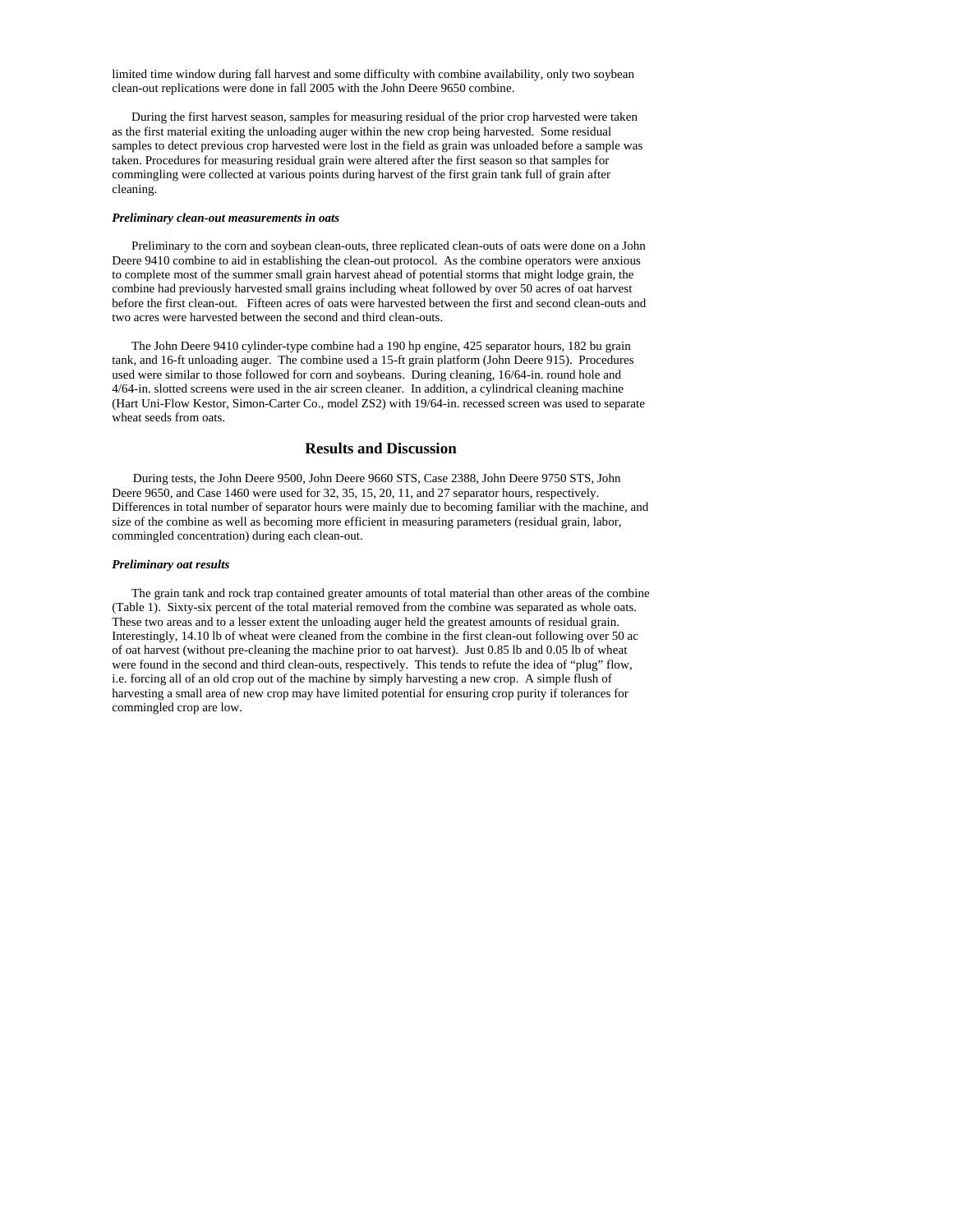**Table 1. Pounds of oats and residue collected from John Deere 9410 during clean-out.\***

| <b>Combine Area</b>                                                                                      | Foreign Mat.      | Wheat             | Oats               | $\cdot$<br>Lg. Residue | Total              |
|----------------------------------------------------------------------------------------------------------|-------------------|-------------------|--------------------|------------------------|--------------------|
| <b>Grain Platform</b>                                                                                    | 1.17 <sup>b</sup> | 0.03 <sup>b</sup> | $1.10^d$           | $5.20^{ab}$            | 7.50 <sup>b</sup>  |
| Feederhouse                                                                                              | $1.48^{b}$        | $0.17^{\rm b}$    | 1.27 <sup>d</sup>  | $0.83^{bc}$            | $3.75^{b}$         |
| Rock Trap                                                                                                | $11.53^{\circ}$   | 0.30 <sup>b</sup> | $23.72^b$          | 6.07 <sup>a</sup>      | $41.62^{\circ}$    |
| Cylinder                                                                                                 | $1.18^{b}$        | 0.07 <sup>b</sup> | $2.63^{\rm d}$     | 0.30 <sup>c</sup>      | $4.18^{b}$         |
| Cleaning Shoe                                                                                            | $2.78^{b}$        | 0.10 <sup>b</sup> | $4.58^{d}$         | $1.08^{bc}$            | $8.55^{b}$         |
| Grain Tank                                                                                               | $2.53^{b}$        | 4.17 <sup>a</sup> | $39.33^{a}$        | $0.43^{bc}$            | $46.47^{\circ}$    |
| Tailings/elevators                                                                                       | $1.48^{b}$        | 0.07 <sup>b</sup> | 6.72 <sup>cd</sup> | 0.10 <sup>c</sup>      | 8.37 <sup>b</sup>  |
| <b>Unloading Auger</b>                                                                                   | 0.20 <sup>b</sup> | 0.08 <sup>b</sup> | $15.95^{bc}$       | 0.06 <sup>c</sup>      | 16.29 <sup>b</sup> |
| Rear axle/chopper                                                                                        | 1.77 <sup>b</sup> | 0.02 <sup>b</sup> | $0.35^{\rm d}$     | 5.98 <sup>a</sup>      | $8.12^{b}$         |
| <b>Straw Walkers</b>                                                                                     | 0.00 <sup>b</sup> | 0.00 <sup>b</sup> | 0.00 <sup>d</sup>  | $0.15^{\circ}$         | $0.15^{\rm b}$     |
| Total                                                                                                    | 24.12             | 5.01              | 95.65              | 20.20                  | 145.00             |
| Values followed by a different letter within each column are statistically different at a 95% confidence |                   |                   |                    |                        |                    |

Because the frequency of residual grain exiting the combine at low levels from a previous crop is unknown and occurs in a random fashion, it is difficult to predict the percentage of commingled grain present at any given point. If the 14 lb of wheat remaining in the combine after 50 ac of oat harvest had instead exited the combine uniformly over the 50 ac, this amount of wheat would represent commingling of about 0.01% (assuming 75 bu/ac oat yield).

#### *Grain cleaned from areas of the combine*

Amounts of grain, foreign material, and larger residue present in various areas of the combine are shown in Tables 2-13. Assuming corn ears to be 50% grain by mass and excluding broken grain, grain amounts ranged from 47 to 76% of total material removed from the combine. The grain tank and rock trap (feederhouse/rotor area of Case 1460) contained the greatest amounts of total material in all but two of 13 cases (including oat harvest). For soybean harvest, a larger mass of material was found in the grain tank than rock trap while for corn harvest, a larger mass of material was found in the rock trap than the grain tank. Although the rock trap is fixed in volume, the density of corn material present may have been greater than the density of soybean material because of ears being present.

Intermediate amounts of corn were collected from the head and/or feederhouse, elevators (9500), rear axle area (9660 STS), and unloading auger (9650, 9750 STS). Intermediate amounts of soybeans were collected from the grain platform or feederhouse (except small 1460) and also the cylinder or rotor (1460, 2388, 9500, 9660 STS), elevators (9500, 9660 STS), unloading auger (except small 1460), and rear axle/chopper area (1460, 9500, 9660 STS, 9750 STS).

Minor amounts of material were collected from the cleaning shoe for both crops. Relatively low amounts of material were collected in the straw walker area (cylinder-type combines) for both crops and in the rotor area when corn had been harvested (although amounts were somewhat greater for the 1460 and 2388, perhaps because of the open concave at the top). There was not a statistical difference in total amounts of material cleaned from the 9660 STS combine after harvesting 1,400 or 2,800 bu, indicating that this amount of harvesting was probably adequate to fill most corners of the combine.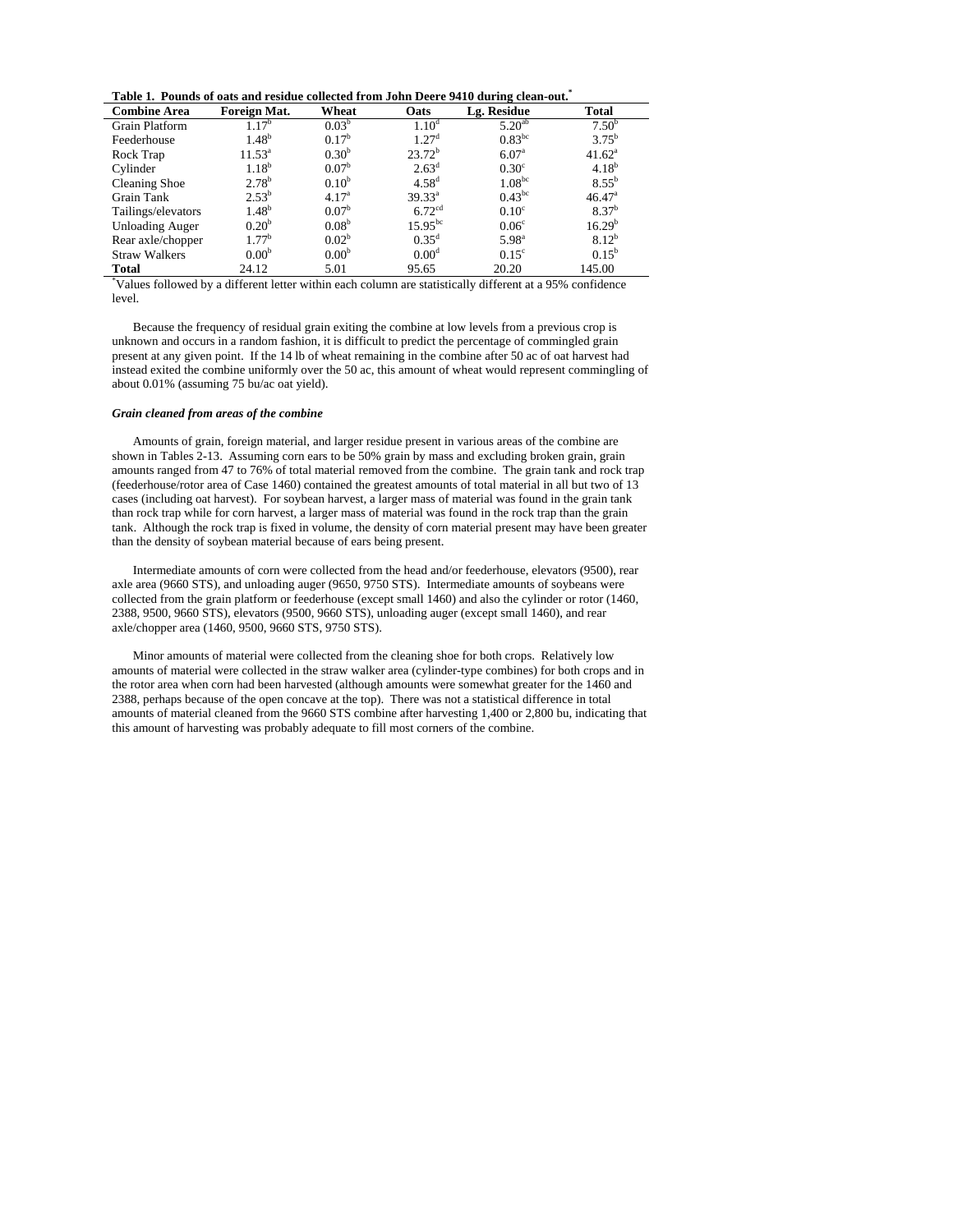**Table 2. Pounds of corn and residue collected from John Deere 9500 during clean-out.\***

| <b>Combine Area</b>                                                                                       | <b>BCFM</b>        | Corn                | Ears              | Lg. Residue       | <b>Total</b>         |
|-----------------------------------------------------------------------------------------------------------|--------------------|---------------------|-------------------|-------------------|----------------------|
| Corn head                                                                                                 | $4.95^{b}$         | $1.45^{\text{de}}$  | $6.35^{b}$        | 0.86 <sup>c</sup> | $13.61^\circ$        |
| Feederhouse                                                                                               | $1.62^{\text{de}}$ | 3.05 <sup>cde</sup> | 0.37 <sup>c</sup> | 0.30 <sup>c</sup> | $5.35^{\text{def}}$  |
| Rock Trap                                                                                                 | $9.94^{\circ}$     | $12.12^{b}$         | $28.35^{\circ}$   | $2.23^{b}$        | $52.64^{\circ}$      |
| Cylinder                                                                                                  | 2.26 <sup>cd</sup> | $3.18^{\text{cde}}$ | $0.02^{\circ}$    | $0.64^{\circ}$    | $6.10^{de}$          |
| Cleaning Shoe                                                                                             | 0.18 <sup>ef</sup> | 0.03 <sup>e</sup>   | $0.12^{\circ}$    | 0.21 <sup>c</sup> | $0.54^t$             |
| Grain Tank                                                                                                | 2.36 <sup>cd</sup> | $20.41^{\circ}$     | 0.00 <sup>c</sup> | 0.00 <sup>c</sup> | $22.77^{\rm b}$      |
| Tailings/elevators                                                                                        | $3.53^{bc}$        | 4.88 <sup>cd</sup>  | 0.10 <sup>c</sup> | 0.21 <sup>c</sup> | 8.72 <sup>cd</sup>   |
| <b>Unloading Auger</b>                                                                                    | 0.00 <sup>f</sup>  | 6.48 <sup>c</sup>   | 0.00 <sup>c</sup> | 0.00 <sup>c</sup> | $6.48^{d}$           |
| Rear axle/chopper                                                                                         | 0.61 <sup>ef</sup> | $0.12^e$            | 0.00 <sup>c</sup> | 0.41 <sup>c</sup> | $1.14$ <sup>ef</sup> |
| <b>Straw Walkers</b>                                                                                      | 0.00 <sup>f</sup>  | 0.00 <sup>e</sup>   | 0.00 <sup>c</sup> | $3.90^{\rm a}$    | 3.90 <sup>def</sup>  |
| <b>Total</b>                                                                                              | 25.45              | 51.72               | 35.31             | 8.76              | 121.25               |
| *Values followed by a different letter within each column are statistically different at a 95% confidence |                    |                     |                   |                   |                      |

**Table 3. Pounds of corn and residue collected from John Deere 9660 STS during clean-out.\***

| <b>Combine Area</b>                     | <b>BCFM</b>        | Corn               | <b>Ears</b>       | <b>Lg. Residue</b> | <b>Total</b>         |
|-----------------------------------------|--------------------|--------------------|-------------------|--------------------|----------------------|
| 1400 bu <sup><math>\dagger</math></sup> |                    |                    |                   |                    |                      |
| Corn head                               | 4.77 <sup>b</sup>  | $1.70^{bc}$        | $3.43^{b}$        | 0.49 <sup>c</sup>  | 10.39 <sup>c</sup>   |
| Feederhouse                             | $1.34^\circ$       | $3.84^{b}$         | 0.18 <sup>c</sup> | $0.13^{\circ}$     | $5.49^{de}$          |
| Rock Trap                               | $8.86^{a}$         | $18.12^a$          | $12.23^a$         | 0.37 <sup>c</sup>  | $39.58^{a}$          |
| Rotor                                   | 1.08 <sup>c</sup>  | $0.34^{bc}$        | 0.00 <sup>c</sup> | 0.31 <sup>c</sup>  | 1.73 <sup>e</sup>    |
| Cleaning Shoe                           | 0.26 <sup>c</sup>  | $0.03^{bc}$        | 0.00 <sup>c</sup> | $2.76^{b}$         | $3.05^{\text{de}}$   |
| Grain Tank                              | 4.90 <sup>b</sup>  | 16.81 <sup>a</sup> | 0.00 <sup>c</sup> | 0.00 <sup>c</sup>  | $21.71^b$            |
| Tailings/elevators                      | 1.90 <sup>c</sup>  | $2.51^{bc}$        | 0.00 <sup>c</sup> | 0.06 <sup>c</sup>  | $4.46$ <sup>de</sup> |
| <b>Unloading Auger</b>                  | 0.00 <sup>c</sup>  | $2.15^{\rm bc}$    | 0.00 <sup>c</sup> | 0.00 <sup>c</sup>  | $2.15^{\text{de}}$   |
| Rear axle/chopper                       | 1.87 <sup>c</sup>  | $0.05^{bc}$        | 0.00 <sup>c</sup> | 4.69 <sup>a</sup>  | 6.60 <sup>cd</sup>   |
| <b>Total</b>                            | 24.98              | 45.55              | 15.84             | 8.81               | 95.17                |
| $2800 \text{ bu}^{\dagger}$             |                    |                    |                   |                    |                      |
| Corn head                               | $2.82^{b}$         | 2.11 <sup>c</sup>  | 0.37 <sup>b</sup> | 0.37 <sup>cd</sup> | $5.67^{\rm de}$      |
| Feederhouse                             | $1.48^{bc}$        | 11.49 <sup>b</sup> | $0.33^{b}$        | 0.09 <sup>d</sup>  | 13.39 <sup>c</sup>   |
| Rock Trap                               | 8.07 <sup>a</sup>  | $23.09^{\rm a}$    | $5.83^{a}$        | $0.95^{bc}$        | $37.94^{\circ}$      |
| Rotor                                   | 1.87 <sup>bc</sup> | 1.18 <sup>c</sup>  | 0.00 <sup>b</sup> | $0.18^{d}$         | $3.23^e$             |
| <b>Cleaning Shoe</b>                    | $0.32^{\circ}$     | 0.06 <sup>c</sup>  | 0.00 <sup>b</sup> | $1.65^{\rm b}$     | 2.03 <sup>e</sup>    |
| Grain Tank                              | $3.76^{b}$         | $19.52^{\rm a}$    | 0.00 <sup>b</sup> | 0.00 <sup>d</sup>  | 23.29 <sup>b</sup>   |
| Tailings/elevators                      | $2.01^{bc}$        | $2.21^{\circ}$     | 0.00 <sup>b</sup> | 0.01 <sup>d</sup>  | $4.23^{\text{de}}$   |
| <b>Unloading Auger</b>                  | 0.00 <sup>c</sup>  | $2.82^{\circ}$     | 0.00 <sup>b</sup> | 0.00 <sup>d</sup>  | $2.82^e$             |
| Rear axle/chopper                       | $2.03^{bc}$        | 0.04 <sup>c</sup>  | 0.00 <sup>b</sup> | $5.59^{a}$         | $7.66^{\rm d}$       |
| <b>Total</b>                            | 22.36              | 62.52              | 6.53              | 8.84               | 100.25               |

**Total** 22.36 62.52 6.53 8.84 100.25 \* Values followed by a different letter within each pre-harvested amount and column are statistically different at a 95% confidence level.

† Bushels of grain harvested between clean-outs.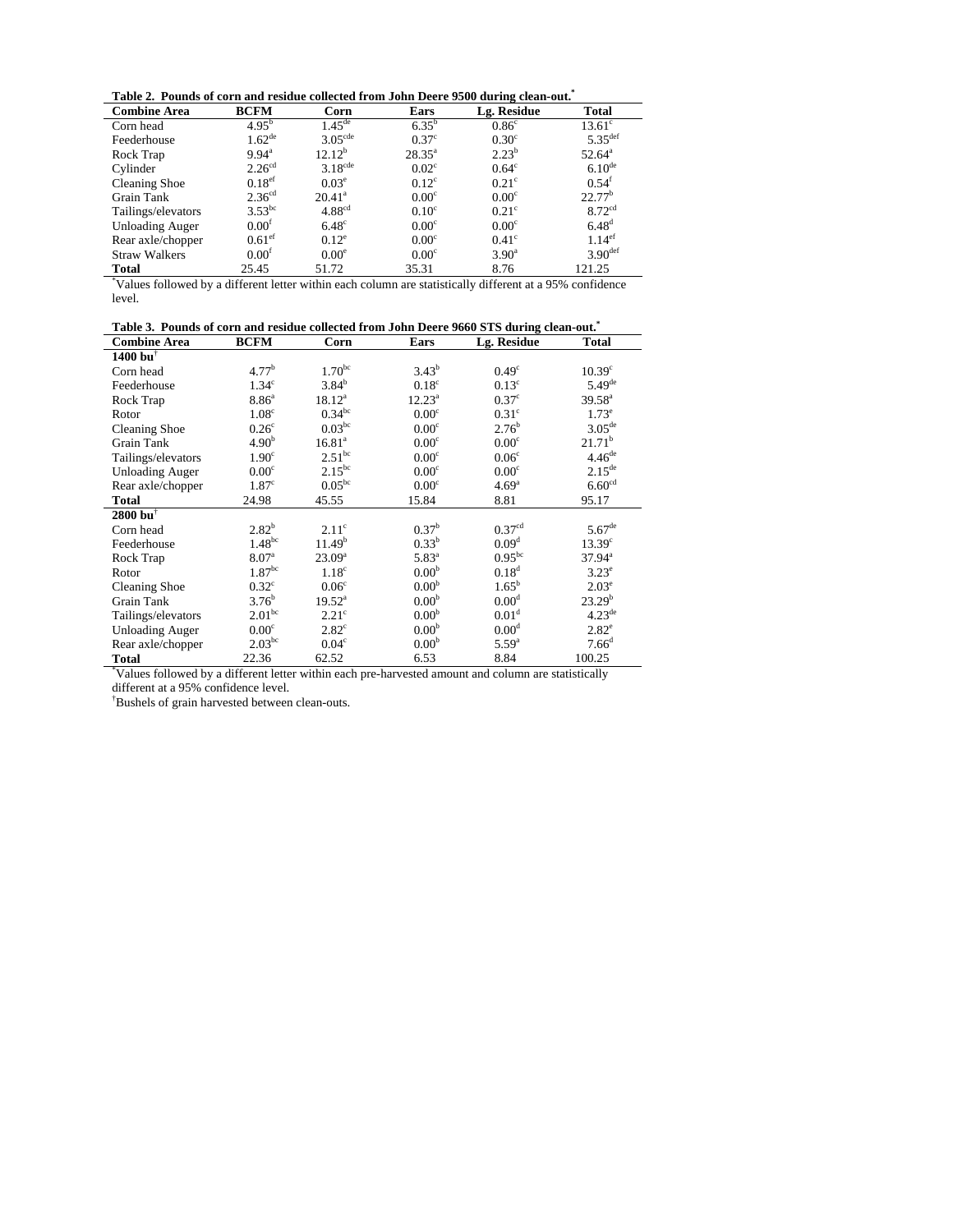**Table 4. Pounds of corn and residue collected from Case 2388 during clean-out.\***

| <b>Combine Area</b>                                                                                      | <b>BCFM</b>            | Corn               | Ears              | Lg. Residue           | Total               |
|----------------------------------------------------------------------------------------------------------|------------------------|--------------------|-------------------|-----------------------|---------------------|
| Corn head                                                                                                | 4.37 <sup>abc</sup>    | $3.68^\circ$       | 1.48 <sup>b</sup> | $2.32^{ab}$           | 11.86 <sup>c</sup>  |
| Feederhouse                                                                                              | $4.81^{ab}$            | $5.19^{\circ}$     | 0.00 <sup>b</sup> | $0.55^{bc}$           | 10.54 <sup>cd</sup> |
| Rock Trap                                                                                                | $7.46^{\circ}$         | 20.11 <sup>b</sup> | $21.38^{a}$       | 2.87 <sup>a</sup>     | $51.82^a$           |
| Rotor                                                                                                    | 3.89 <sup>bcd</sup>    | $4.24^\circ$       | 0.00 <sup>b</sup> | $0.48^{\circ}$        | 8.61 <sup>cd</sup>  |
| Cleaning Shoe                                                                                            | 1.06 <sup>de</sup>     | 0.97 <sup>c</sup>  | 0.00 <sup>b</sup> | 0.06 <sup>c</sup>     | 2.09 <sup>cd</sup>  |
| Grain Tank                                                                                               | 3.85 <sup>bcd</sup>    | $34.42^{\rm a}$    | 0.00 <sup>b</sup> | 0.00 <sup>c</sup>     | $38.27^b$           |
| Tailings/elevators                                                                                       | 0.69 <sup>e</sup>      | 1.49 <sup>c</sup>  | 0.00 <sup>b</sup> | 0.00 <sup>c</sup>     | 2.18 <sup>cd</sup>  |
| <b>Unloading Auger</b>                                                                                   | 0.56 <sup>e</sup>      | 0.88 <sup>c</sup>  | 0.00 <sup>b</sup> | 0.00 <sup>c</sup>     | $1.44^d$            |
| Chopper                                                                                                  | $2.11$ <sup>bcde</sup> | $0.34^\circ$       | 0.00 <sup>b</sup> | $1.77$ <sup>abc</sup> | 4.21 <sup>cd</sup>  |
| Rear axle                                                                                                | $1.53$ <sup>cde</sup>  | 0.02 <sup>c</sup>  | 0.00 <sup>b</sup> | $0.31^{\circ}$        | $1.85^{\rm d}$      |
| Chassis                                                                                                  | 1.63 <sup>cde</sup>    | 0.04 <sup>c</sup>  | 0.00 <sup>b</sup> | 0.28 <sup>c</sup>     | $1.95^{\rm d}$      |
| <b>Total</b>                                                                                             | 31.96                  | 71.38              | 22.86             | 8.64                  | 134.82              |
| Values followed by a different letter within each column are statistically different at a 95% confidence |                        |                    |                   |                       |                     |

## **Table 5. Pounds of corn and residue collected from John Deere 9750 STS during clean-out.\***

| <b>Combine Area</b>                                                                                      | <b>BCFM</b>          | Corn               | Ears              | Lg. Residue           | <b>Total</b>         |
|----------------------------------------------------------------------------------------------------------|----------------------|--------------------|-------------------|-----------------------|----------------------|
| Corn head                                                                                                | 4.91 <sup>abc</sup>  | $2.24^\circ$       | $5.34^{\circ}$    | 1.09 <sup>a</sup>     | 13.57 <sup>cd</sup>  |
| Feederhouse                                                                                              | $7.12^a$             | 10.07 <sup>b</sup> | 0.00 <sup>b</sup> | $0.86^{ab}$           | $18.05^{bc}$         |
| Rock Trap                                                                                                | $6.61^{ab}$          | $25.07^{\circ}$    | $1.93^{\circ}$    | 1.01 <sup>a</sup>     | $34.61^a$            |
| Rotor                                                                                                    | 4.30 <sup>abcd</sup> | $0.85^\circ$       | 0.00 <sup>b</sup> | $0.77^{ab}$           | $5.92^{\text{de}}$   |
| Cleaning Shoe                                                                                            | 1.32 <sup>cd</sup>   | $1.23^{\circ}$     | 0.00 <sup>b</sup> | $0.23^{bc}$           | $2.78$ <sup>de</sup> |
| Grain Tank                                                                                               | $3.37$ abcd          | $23.79^{\rm a}$    | 0.00 <sup>b</sup> | 0.00 <sup>c</sup>     | $27.16^{ab}$         |
| Tailings/elevators                                                                                       | 1.40 <sup>cd</sup>   | 3.16 <sup>c</sup>  | 0.00 <sup>b</sup> | 0.03 <sup>c</sup>     | $4.59^{\text{de}}$   |
| <b>Unloading Auger</b>                                                                                   | $0.54^{\rm d}$       | $13.15^{b}$        | 0.00 <sup>b</sup> | 0.00 <sup>c</sup>     | 13.69 <sup>cd</sup>  |
| Rear axle/chopper                                                                                        | 3.12 <sup>bcd</sup>  | 0.12 <sup>c</sup>  | 0.00 <sup>b</sup> | $0.56$ <sup>abc</sup> | $3.80^{\text{de}}$   |
| Chassis                                                                                                  | 1.25 <sup>cd</sup>   | 0.60 <sup>c</sup>  | 0.00 <sup>b</sup> | 0.04 <sup>c</sup>     | $1.89^e$             |
| <b>Total</b>                                                                                             | 33.94                | 80.28              | 7.27              | 4.59                  | 126.06               |
| Values followed by a different letter within each column are statistically different at a 95% confidence |                      |                    |                   |                       |                      |

level.

# **Table 6. Pounds of corn and residue collected from John Deere 9650 during clean-out.\***

| Table 6. Founds of corn and residue collected from John Deere 9650 during clean-out.                     |                    |                    |                    |                    |                    |  |
|----------------------------------------------------------------------------------------------------------|--------------------|--------------------|--------------------|--------------------|--------------------|--|
| <b>Combine Area</b>                                                                                      | <b>BCFM</b>        | Corn               | Ears               | Lg. Residue        | Total              |  |
| Corn head                                                                                                | 0.21 <sup>ab</sup> | $5.28^{bc}$        | $9.87^{b}$         | $4.52^{bc}$        | 19.88 <sup>c</sup> |  |
| Feederhouse                                                                                              | $0.10^{bc}$        | $5.40^{bc}$        | 0.00 <sup>c</sup>  | $3.77^{bc}$        | $9.26^{de}$        |  |
| Rock Trap                                                                                                | $0.38^{\rm a}$     | $30.15^{\circ}$    | $19.92^{\text{a}}$ | $13.51^{\circ}$    | $63.95^{\text{a}}$ |  |
| Cylinder                                                                                                 | $0.02^{\circ}$     | 1.98 <sup>cd</sup> | 0.00 <sup>c</sup>  | $1.42^{\text{de}}$ | $3.42^{\text{de}}$ |  |
| <b>Straw Walkers</b>                                                                                     | 0.00 <sup>c</sup>  | 0.00 <sup>d</sup>  | 0.00 <sup>c</sup>  | $5.20^{b}$         | $5.20^{\text{de}}$ |  |
| Cleaning Shoe                                                                                            | 0.04 <sup>bc</sup> | 0.53 <sup>cd</sup> | 0.00 <sup>c</sup>  | 2.83 <sup>cd</sup> | $3.41^{\text{de}}$ |  |
| Grain Tank                                                                                               | $0.36^{\circ}$     | 34.97 <sup>a</sup> | 0.00 <sup>c</sup>  | $1.57^{\text{de}}$ | 36.90 <sup>b</sup> |  |
| Tailings/elevators                                                                                       | $0.32^{\rm a}$     | 2.68 <sup>cd</sup> | 0.00 <sup>c</sup>  | 0.63 <sup>e</sup>  | $3.64^{\text{de}}$ |  |
| <b>Unloading Auger</b>                                                                                   | $0.05^{bc}$        | 9.60 <sup>b</sup>  | 0.00 <sup>c</sup>  | 0.00 <sup>e</sup>  | $9.66^{\rm d}$     |  |
| Rear axle                                                                                                | $0.05^{bc}$        | 0.67 <sup>cd</sup> | $0.44^{\circ}$     | $1.34^{\text{de}}$ | $2.50^{\circ}$     |  |
| <b>Total</b>                                                                                             | 1.53               | 91.26              | 30.23              | 34.79              | 157.81             |  |
| Values followed by a different letter within each column are statistically different at a 95% confidence |                    |                    |                    |                    |                    |  |

level.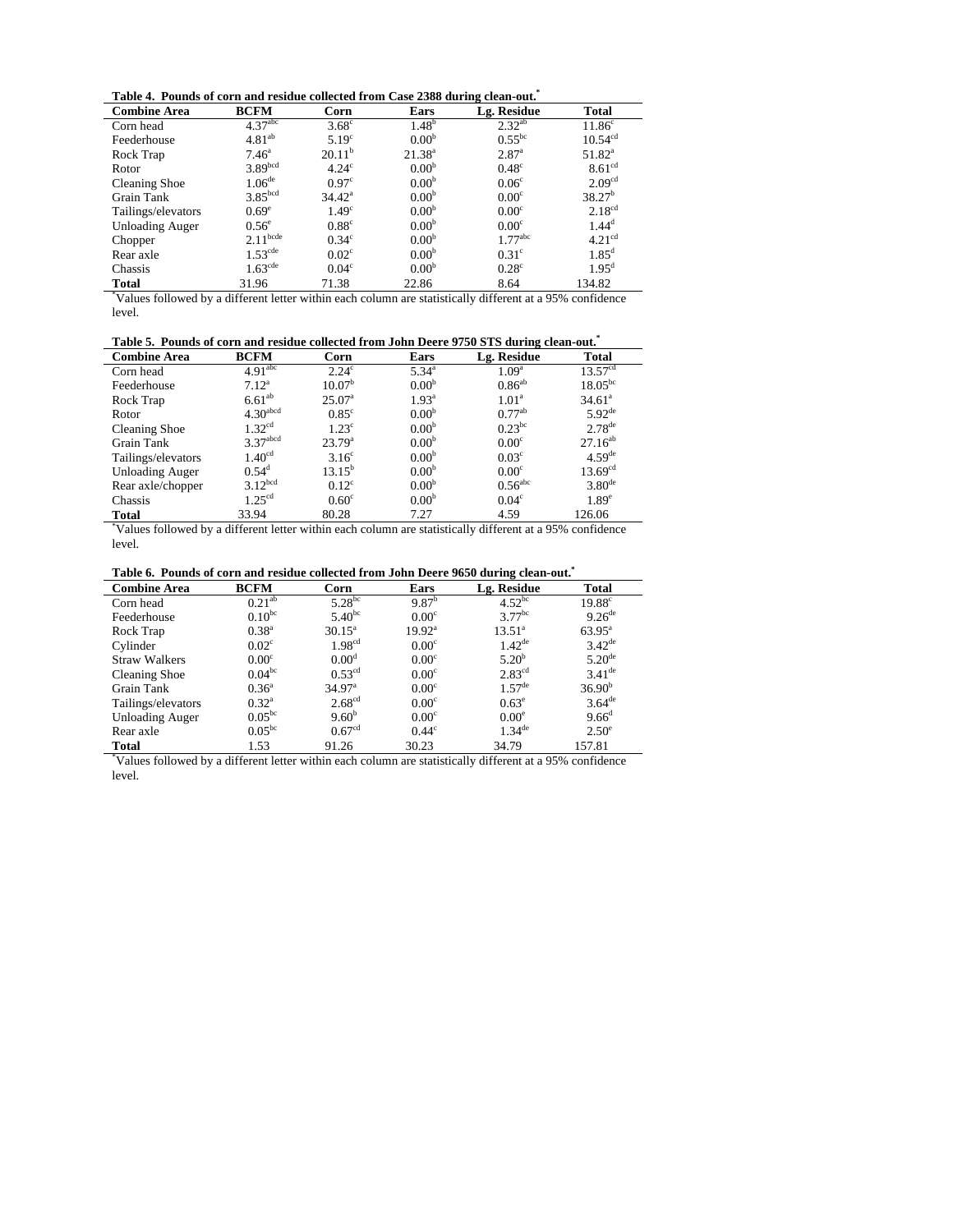**Table 7. Pounds of corn and residue collected from CaseIH 1460 during clean-out.\***

| <b>Combine Area</b>                                                                                       | <b>BCFM</b>       | Corn               | Ears              | Lg. Residue        | Total               |  |  |
|-----------------------------------------------------------------------------------------------------------|-------------------|--------------------|-------------------|--------------------|---------------------|--|--|
| Corn head                                                                                                 | $0.12^{\circ}$    | 8.89 <sup>c</sup>  | $6.44^{\circ}$    | $2.59^{bc}$        | $18.03^{bc}$        |  |  |
| Feederhouse                                                                                               | $0.85^{\rm b}$    | $19.94^{\rm b}$    | $0.65^{\rm b}$    | 3.49 <sup>b</sup>  | $24.93^{b}$         |  |  |
| Rotor                                                                                                     | 0.16 <sup>c</sup> | $5.68^{cd}$        | 0.01 <sup>b</sup> | 6.77 <sup>a</sup>  | 12.61 <sup>cd</sup> |  |  |
| Cleaning Shoe                                                                                             | 0.07 <sup>c</sup> | 1.41 <sup>cd</sup> | 0.00 <sup>b</sup> | 1.51 <sup>cd</sup> | 3.00 <sup>de</sup>  |  |  |
| Grain Tank                                                                                                | 1.68 <sup>a</sup> | $34.55^{\circ}$    | 0.00 <sup>b</sup> | $0.28^{d}$         | $36.50^{\circ}$     |  |  |
| Tailings/elevators                                                                                        | 0.04 <sup>c</sup> | $0.34^d$           | 0.00 <sup>b</sup> | 0.19 <sup>d</sup>  | 0.56 <sup>e</sup>   |  |  |
| <b>Unloading Auger</b>                                                                                    | 0.00 <sup>c</sup> | $0.56^{\rm d}$     | 0.00 <sup>b</sup> | 0.00 <sup>d</sup>  | 0.56 <sup>e</sup>   |  |  |
| Rear axle                                                                                                 | $0.27^{bc}$       | 0.78 <sup>cd</sup> | 0.00 <sup>b</sup> | $2.43^{bc}$        | $3.47^{\text{de}}$  |  |  |
| <b>Total</b>                                                                                              | 3.19              | 72.15              | 7.10              | 17.25              | 99.69               |  |  |
| *Values followed by a different letter within each column are statistically different at a 95% confidence |                   |                    |                   |                    |                     |  |  |

| Table 8. Pounds of soybeans and residue collected from John Deere 9500 during clean-out." |  |  |  |  |  |  |
|-------------------------------------------------------------------------------------------|--|--|--|--|--|--|
|-------------------------------------------------------------------------------------------|--|--|--|--|--|--|

| <b>Combine Area</b>    | <b>FM/Splits</b>       | Sovbean            | Lg. Residue        | <b>Total</b>       |
|------------------------|------------------------|--------------------|--------------------|--------------------|
| Grain Platform         | $6.26^{ab}$            | 1.18 <sup>cd</sup> | $2.18^{bc}$        | $9.63^{\circ}$     |
| Feederhouse            | 1.33 <sup>cde</sup>    | 2.39 <sup>cd</sup> | 0.43 <sup>cd</sup> | 4.15 <sup>cd</sup> |
| Rock Trap              | $8.30^{\circ}$         | 11.04 <sup>b</sup> | $5.00^{\circ}$     | $24.34^{b}$        |
| Cylinder               | $3.19$ bcde            | $3.95^{\circ}$     | $1.14^{bcd}$       | 8.28 <sup>c</sup>  |
| Cleaning Shoe          | $0.38^{\text{de}}$     | $0.05^{\rm d}$     | 0.10 <sup>d</sup>  | $0.53^d$           |
| Grain Tank             | $4.42$ <sup>abcd</sup> | $38.45^{\circ}$    | 0.00 <sup>d</sup>  | 42.87 <sup>a</sup> |
| Tailings/elevators     | $4.19$ abcde           | 4.69 <sup>c</sup>  | 0.00 <sup>d</sup>  | 8.88 <sup>c</sup>  |
| <b>Unloading Auger</b> | 0.00 <sup>e</sup>      | 4.44 <sup>c</sup>  | 0.00 <sup>d</sup>  | 4.44 <sup>cd</sup> |
| Rear axle/chopper      | 5.31 <sup>abc</sup>    | $0.13^d$           | 2.99 <sup>b</sup>  | $8.42^{\circ}$     |
| <b>Straw Walkers</b>   | 0.00 <sup>e</sup>      | 0.00 <sup>d</sup>  | 0.09 <sup>d</sup>  | 0.09 <sup>d</sup>  |
| Total                  | 33.38                  | 66.32              | 11.93              | 111.63             |

**Total** 33.38 66.32 11.93 111.63<br>
<sup>33.38</sup> \*Values followed by a different letter within each column are statistically different at a 95% confidence level.

| Table 9. Pounds of soybeans and residue collected from John Deere 9660 STS during clean-out. |  |
|----------------------------------------------------------------------------------------------|--|
|----------------------------------------------------------------------------------------------|--|

| Table 9. Pounds of sovbeans and residue collected from John Deere 9660 STS during clean-out. |                      |                    |                                                                                                          |                    |  |  |  |
|----------------------------------------------------------------------------------------------|----------------------|--------------------|----------------------------------------------------------------------------------------------------------|--------------------|--|--|--|
| <b>Combine Area</b>                                                                          | <b>FM/Splits</b>     | Sovbean            | Lg. Residue                                                                                              | Total              |  |  |  |
| Grain Platform                                                                               | $3.36^{\text{de}}$   | 1.08 <sup>c</sup>  | $3.51^{\circ}$                                                                                           | 7.94 <sup>c</sup>  |  |  |  |
| Feederhouse                                                                                  | $0.83$ <sup>ef</sup> | 2.48 <sup>bc</sup> | 0.36 <sup>c</sup>                                                                                        | 3.67 <sup>cd</sup> |  |  |  |
| Rock Trap                                                                                    | $9.90^{\rm a}$       | $7.13^b$           | 3.09 <sup>a</sup>                                                                                        | $20.12^b$          |  |  |  |
| Rotor                                                                                        | $3.56$ <sup>de</sup> | $0.31^{\circ}$     | $1.33^{b}$                                                                                               | $5.20^{cd}$        |  |  |  |
| Cleaning Shoe                                                                                | $1.35$ <sup>ef</sup> | 0.07 <sup>c</sup>  | 0.06 <sup>c</sup>                                                                                        | $1.48^{d}$         |  |  |  |
| Grain Tank                                                                                   | $8.78^{ab}$          | $28.34^{\circ}$    | 0.00 <sup>c</sup>                                                                                        | $37.11^a$          |  |  |  |
| Tailings/elevators                                                                           | 6.47 <sup>bc</sup>   | $1.95^{bc}$        | 0.00 <sup>c</sup>                                                                                        | $8.42^{\circ}$     |  |  |  |
| <b>Unloading Auger</b>                                                                       | 0.39 <sup>t</sup>    | $5.06^{bc}$        | 0.00 <sup>c</sup>                                                                                        | 5.45 <sup>cd</sup> |  |  |  |
| Rear axle/chopper                                                                            | 4.31 <sup>cd</sup>   | 1.09 <sup>c</sup>  | $3.20^{\circ}$                                                                                           | 8.60 <sup>c</sup>  |  |  |  |
| <b>Total</b>                                                                                 | 38.95                | 47.51              | 11.55                                                                                                    | 98.00              |  |  |  |
|                                                                                              |                      |                    | Values followed by a different letter within each column are statistically different at a 95% confidence |                    |  |  |  |

level.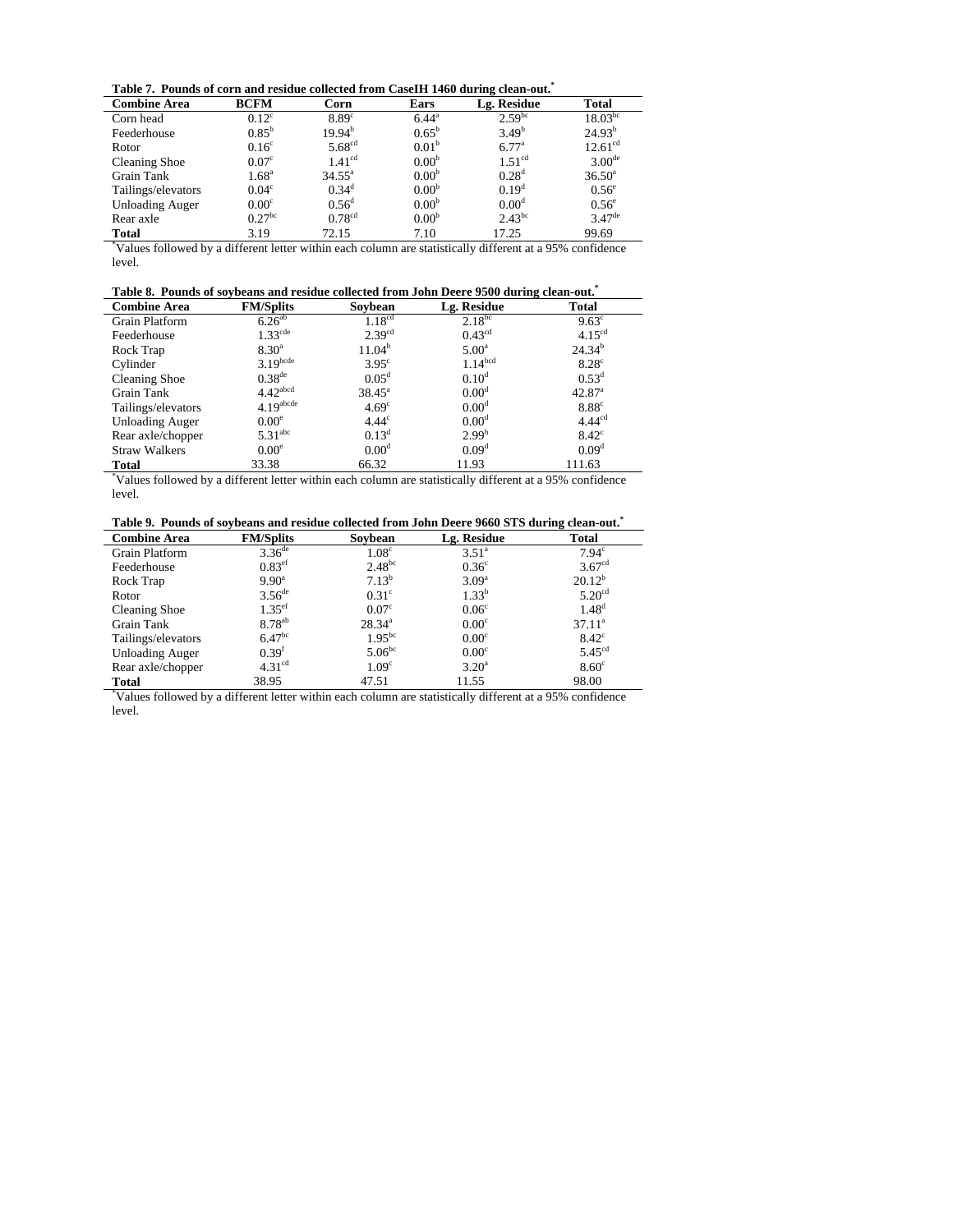**Table 10. Pounds of soybeans and residue collected from Case 2388 during clean-out.\***

| <b>Combine Area</b>                                                                                      | FМ                | <b>Splits</b>     | Soybean            | Lg. Residue | <b>Total</b>       |
|----------------------------------------------------------------------------------------------------------|-------------------|-------------------|--------------------|-------------|--------------------|
| Grain Platform                                                                                           | 1.89 <sup>c</sup> | 0.11 <sup>c</sup> | $2.59^\circ$       | 1.15        | $5.75^{\circ}$     |
| Feederhouse                                                                                              | 4.43 <sup>c</sup> | $0.12^{\circ}$    | $5.71^{\circ}$     | 0.43        | 10.69 <sup>c</sup> |
| Rock Trap                                                                                                | $9.78^{ab}$       | $0.36^{bc}$       | 18.50 <sup>b</sup> | 1.96        | 30.60 <sup>b</sup> |
| Rotor                                                                                                    | $14.20^{\rm a}$   | 1.41 <sup>b</sup> | 4.07 <sup>c</sup>  | 2.18        | $21.86^{b}$        |
| Cleaning Shoe                                                                                            | $2.35^{\circ}$    | $0.25^{bc}$       | 0.36 <sup>c</sup>  | 0.32        | $3.28^{\circ}$     |
| Grain Tank                                                                                               | $3.25^{\circ}$    | $3.71^{\circ}$    | 47.87 <sup>a</sup> | 0.00        | $54.83^{\circ}$    |
| Tailings/elevators                                                                                       | 0.49 <sup>c</sup> | $0.42^{bc}$       | 1.16 <sup>c</sup>  | 0.01        | 2.08 <sup>c</sup>  |
| <b>Unloading Auger</b>                                                                                   | 0.37 <sup>c</sup> | $0.40^{bc}$       | $5.11^{\circ}$     | 1.50        | 7.38 <sup>c</sup>  |
| Chopper                                                                                                  | 3.79 <sup>c</sup> | 0.01 <sup>c</sup> | 0.05 <sup>c</sup>  | 0.73        | 4.58 <sup>c</sup>  |
| Rear axle                                                                                                | $2.04^{\circ}$    | $0.05^{\circ}$    | $0.04^\circ$       | 0.73        | $2.86^{\circ}$     |
| Chassis                                                                                                  | $5.27^{bc}$       | 0.05 <sup>c</sup> | $0.13^{\circ}$     | 0.27        | $5.72^{\circ}$     |
| <b>Total</b>                                                                                             | 47.86             | 6.89              | 85.59              | 9.28        | 149.63             |
| Values followed by a different letter within each column are statistically different at a 95% confidence |                   |                   |                    |             |                    |

# **Table 11. Pounds of soybeans and residue collected from John Deere 9750 STS during clean-out.\***

| <b>Combine Area</b>                                                                                      | FM                  | <b>Splits</b>         | Sovbean             | Lg. Residue       | <b>Total</b>         |
|----------------------------------------------------------------------------------------------------------|---------------------|-----------------------|---------------------|-------------------|----------------------|
| Grain Platform                                                                                           | 4.51 <sup>bcd</sup> | $0.37^{de}$           | 3.58 <sup>bcd</sup> | $2.03^{b}$        | 10.48 <sup>cde</sup> |
| Feederhouse                                                                                              | $5.27^{bc}$         | $1.50$ <sup>cde</sup> | 7.92 <sup>bcd</sup> | $1.56^{bc}$       | 16.25 <sup>bcd</sup> |
| Rock Trap                                                                                                | 4.48 <sup>bcd</sup> | $0.57$ <sup>cde</sup> | $10.83^{bc}$        | $0.70^{cd}$       | $16.59^{bc}$         |
| Rotor                                                                                                    | 3.89 <sup>bcd</sup> | $0.34^e$              | $0.72^d$            | $0.45^{\rm d}$    | $5.40^\circ$         |
| Cleaning Shoe                                                                                            | 2.72 <sup>bcd</sup> | 2.37 <sup>c</sup>     | 1.67 <sup>d</sup>   | $0.03^d$          | 6.80 <sup>cde</sup>  |
| Grain Tank                                                                                               | 3.19 <sup>bcd</sup> | $9.04^{\rm a}$        | $31.32^{\circ}$     | 0.01 <sup>d</sup> | $43.56^{\circ}$      |
| Tailings/elevators                                                                                       | $1.19^{cd}$         | 2.32 <sup>cd</sup>    | 2.74 <sup>cd</sup>  | 0.03 <sup>d</sup> | $6.27$ <sup>de</sup> |
| <b>Unloading Auger</b>                                                                                   | $0.49^d$            | $4.44^{b}$            | $10.94^{b}$         | 0.00 <sup>d</sup> | 15.87 <sup>bcd</sup> |
| Rear axle/chopper                                                                                        | $18.49^{\rm a}$     | $0.54$ <sup>cde</sup> | 0.21 <sup>d</sup>   | $3.58^{a}$        | 22.81 <sup>b</sup>   |
| Chassis                                                                                                  | 5.81 <sup>b</sup>   | 0.69 <sup>cde</sup>   | 2.69 <sup>cd</sup>  | 0.21 <sup>d</sup> | $9.40^{\text{cde}}$  |
| Total                                                                                                    | 50.04               | 22.18                 | 72.62               | 8.60              | 153.43               |
| Values followed by a different letter within each column are statistically different at a 95% confidence |                     |                       |                     |                   |                      |

level.

| Table 12. Pounds of soybeans and residue collected from John Deere 9650 during clean-out." |      |               |         |             |       |
|--------------------------------------------------------------------------------------------|------|---------------|---------|-------------|-------|
| <b>Combine Area</b>                                                                        | FМ   | <b>Splits</b> | Soybean | Lg. Residue | Total |
| <b>Grain Platform</b>                                                                      | 0.34 | 0.07          | 1.80    | 2.05        | 4.27  |
| Feederhouse                                                                                | 0.26 | 0.86          | 8.08    | 4.43        | 13.62 |
| Rock Trap                                                                                  | 2.26 | 16.87         | 26.73   | 17.45       | 63.31 |
| Cylinder                                                                                   | 0.09 | 0.16          | 0.70    | 2.68        | 3.62  |
| <b>Straw Walkers</b>                                                                       | 0.00 | 0.00          | 0.00    | 3.13        | 3.12  |
| Cleaning Shoe                                                                              | 0.11 | 0.10          | 0.20    | 3.90        | 4.31  |
| Grain Tank                                                                                 | 2.01 | 4.49          | 66.00   | 1.36        | 73.85 |
| Tailings/elevators                                                                         | 1.22 | 0.93          | 1.75    | 0.50        | 4.41  |
| <b>Unloading Auger</b>                                                                     | 0.06 | 0.65          | 12.35   | 0.00        | 13.06 |
| Rear axle                                                                                  | 0.03 | 0.05          | 0.58    | 1.85        | 2.51  |

**Total** 6.35 24.15 118.17 37.33 186.08<br>
\*Due to harvest constraints only two soybean clean-outs were accomplished. Because of this, statistical differences were not calculated.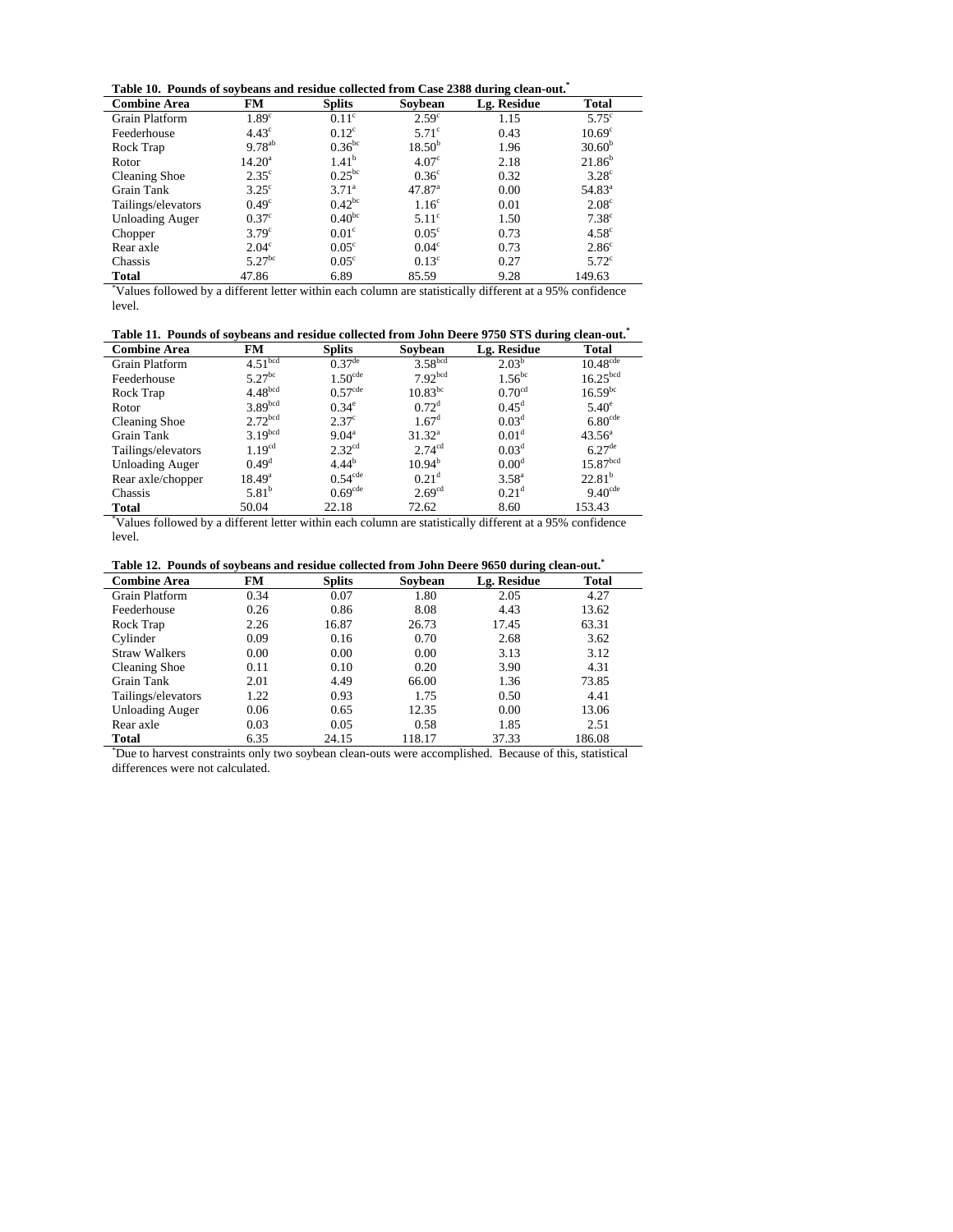| Table 13. Pounds of soybeans and residue collected from CaseIH 1460 during clean-out. |  |  |  |  |  |  |
|---------------------------------------------------------------------------------------|--|--|--|--|--|--|
|---------------------------------------------------------------------------------------|--|--|--|--|--|--|

| <b>Combine Area</b>                                                                                       | FМ                | <b>Splits</b>     | Soybean            | Lg. Residue        | <b>Total</b>       |
|-----------------------------------------------------------------------------------------------------------|-------------------|-------------------|--------------------|--------------------|--------------------|
| <b>Grain Platform</b>                                                                                     | $0.03^{b}$        | 0.07 <sup>b</sup> | $1.13^{b}$         | 1.08 <sup>cd</sup> | $2.31^{\circ}$     |
| Feederhouse                                                                                               | 0.11 <sup>b</sup> | $0.14^{b}$        | 1.97 <sup>b</sup>  | 1.72 <sup>cd</sup> | 3.93 <sup>c</sup>  |
| Rotor                                                                                                     | 0.21 <sup>b</sup> | $0.43^{b}$        | $1.95^{b}$         | $8.23^{b}$         | $10.82^{b}$        |
| Cleaning Shoe                                                                                             | $0.03^b$          | $0.16^{\rm b}$    | $0.38^{b}$         | $2.23^{\circ}$     | $2.81^{\circ}$     |
| Grain Tank                                                                                                | $0.67^{\rm a}$    | $3.64^{\circ}$    | 46.92 <sup>a</sup> | 0.85 <sup>cd</sup> | 52.08 <sup>a</sup> |
| Tailings/elevators                                                                                        | $0.16^{\rm b}$    | $0.12^b$          | $0.42^b$           | $0.25^{\rm d}$     | 0.95 <sup>c</sup>  |
| <b>Unloading Auger</b>                                                                                    | 0.01 <sup>b</sup> | 0.02 <sup>b</sup> | $0.12^{b}$         | 0.00 <sup>d</sup>  | $0.15^{\circ}$     |
| Rear axle                                                                                                 | $0.10^{b}$        | $0.12^{b}$        | $0.18^{b}$         | $10.77^{\rm a}$    | $11.17^{b}$        |
| <b>Total</b>                                                                                              | 1.32              | 4.70              | 53.07              | 25.13              | 84.22              |
| *Values followed by a different letter within each column are statistically different at a 95% confidence |                   |                   |                    |                    |                    |

### *Labor requirements*

Time required for cleaning reduced after the first couple of cleanings of a specific machine. The time spent cleaning corn from areas of the John Deere 9660 STS for the last three replications in the first harvest season is shown in Table 14. Times spent cleaning during the second and third harvest seasons are shown in Tables 15 - 18. Because a different set of workers cleaned the combines each harvest season, clean-out times among combines are not able to be compared. The relative difference between time values among seasons (ranging from two to seven hours) do suggest, however, that actual clean-out time to remove all visible material may be a function of both the person(s) cleaning the combine and accessibility into different combine areas. Areas requiring the longest time were the head, rotor/cylinder, grain tank, and cleaning shoe (9750 STS, 2388). If a rock trap was not present (1460) additional time was required to clean the feederhouse. The rear axle (1460, 9750 STS), chopper and chassis (9750 STS) required an intermediate amount of time on some combines. Cleaning time for other areas was generally shorter.

**Table 14. Time (person-minutes) spent cleaning out various areas of John Deere 9660 STS combine. \*** 

| <b>Combine Area</b>                                                                                      | Time              |
|----------------------------------------------------------------------------------------------------------|-------------------|
| Corn head                                                                                                | $25.6^{\text{a}}$ |
| Feederhouse                                                                                              | 8.0 <sup>c</sup>  |
| Rock Trap                                                                                                | 4.1 <sup>d</sup>  |
| Rotor                                                                                                    | $25.8^{\rm a}$    |
| <b>Cleaning Shoe/Elevators</b>                                                                           | $9.6^\circ$       |
| Grain Tank                                                                                               | 20.0 <sup>b</sup> |
| <b>Unloading Auger</b>                                                                                   | $5.5^{\rm d}$     |
| Rear axle/chopper                                                                                        | 4.7 <sup>d</sup>  |
| Total <sup>†</sup>                                                                                       | 103.3             |
| Values followed by a different letter within each column are statistically different at a 95% confidence |                   |

level.

† Excludes time to gather and put away supplies (tarp, compressed air, safety equipment, etc.).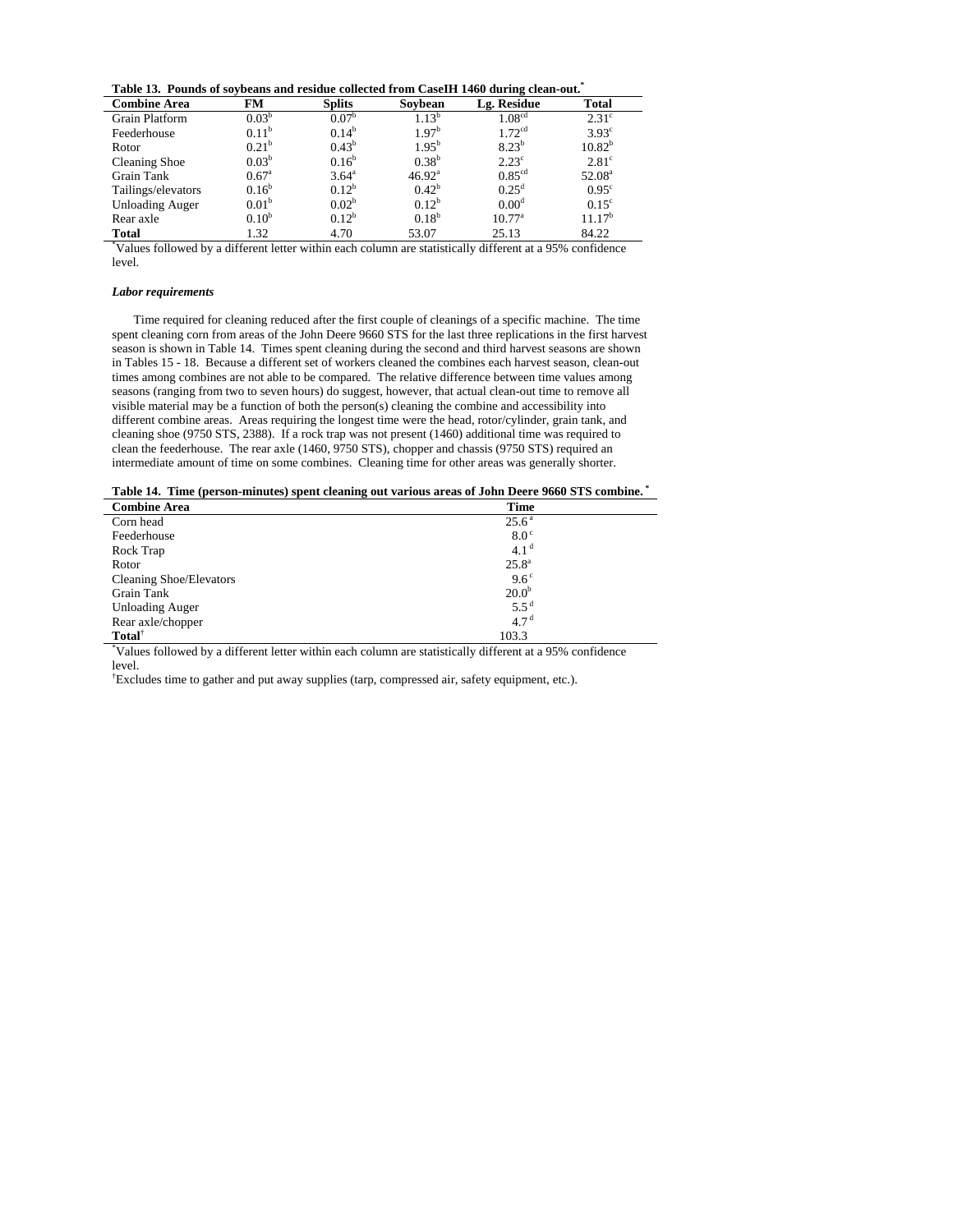**Table 15. Time (person-minutes) spent cleaning out various areas of Case 2388 combine. \*** 

| <b>Combine Area</b>                                                                                      | <b>Time</b>       |  |  |  |
|----------------------------------------------------------------------------------------------------------|-------------------|--|--|--|
| Head                                                                                                     | $51.3^{b}$        |  |  |  |
| Feederhouse                                                                                              | $37.5^{\circ}$    |  |  |  |
| Rock Trap                                                                                                | $12.5^{\rm d}$    |  |  |  |
| Rotor                                                                                                    | $52.5^{b}$        |  |  |  |
| <b>Cleaning Shoe</b>                                                                                     | $82.5^{\circ}$    |  |  |  |
| Grain Tank                                                                                               | $52.5^{\rm b}$    |  |  |  |
| Tailings/elevators                                                                                       | $16.3^{d}$        |  |  |  |
| <b>Unloading Auger</b>                                                                                   | 15.0 <sup>d</sup> |  |  |  |
| Chopper                                                                                                  | $17.5^{\rm d}$    |  |  |  |
| Rear axle                                                                                                | $11.3^d$          |  |  |  |
| Chassis                                                                                                  | $17.5^{\rm d}$    |  |  |  |
| Total <sup>#</sup>                                                                                       | 366.4             |  |  |  |
| Values followed by a different letter within each column are statistically different at a 95% confidence |                   |  |  |  |

level.<br><sup>#</sup>Excludes time to gather and put away supplies (tarp, compressed air, safety equipment, etc.).

| "able 16. Time (person-minutes) spent cleaning out various areas of John Deere 9750 STS combine." |
|---------------------------------------------------------------------------------------------------|
|---------------------------------------------------------------------------------------------------|

| <b>Combine Area</b>                                                                                      | Time                  |
|----------------------------------------------------------------------------------------------------------|-----------------------|
| Head                                                                                                     | 58.3 <sup>abc</sup>   |
| Feederhouse                                                                                              | 50.0 <sup>bcd</sup>   |
| Rock Trap                                                                                                | $17.5^{\text{de}}$    |
| Rotor                                                                                                    | $72.5^{ab}$           |
| Cleaning Shoe                                                                                            | $88.3^{a}$            |
| Grain Tank                                                                                               | $51.3^{bc}$           |
| Tailings/elevators                                                                                       | $15.0^\circ$          |
| <b>Unloading Auger</b>                                                                                   | $12.5^{\circ}$        |
| Rear axle/chopper                                                                                        | $35.0$ <sup>cde</sup> |
| Chassis                                                                                                  | $32.5$ <sup>cde</sup> |
| Total <sup>#</sup>                                                                                       | 432.9                 |
| Values followed by a different letter within each column are statistically different at a 95% confidence |                       |

level.

**#** Excludes time to gather and put away supplies (tarp, compressed air, safety equipment, etc.).

|              | Table 17. Time (person-minutes) spent cleaning out various areas of John Deere 9650 combine. <sup>*</sup> |
|--------------|-----------------------------------------------------------------------------------------------------------|
| Combine Area | Time                                                                                                      |

| <b>Combine Area</b>                                                                                      | Time                  |
|----------------------------------------------------------------------------------------------------------|-----------------------|
| Head                                                                                                     | $32.4^{ab}$           |
| Feederhouse                                                                                              | $25.2^{bc}$           |
| Rock Trap                                                                                                | 19.8 <sup>cde</sup>   |
| Cylinder                                                                                                 | $34.4^{\rm a}$        |
| <b>Straw Walkers</b>                                                                                     | $19.0$ <sup>cde</sup> |
| Cleaning Shoe                                                                                            | 21.6 <sup>cd</sup>    |
| Grain Tank                                                                                               | $36.0^{\circ}$        |
| Tailings/elevators                                                                                       | $8.0^{t}$             |
| <b>Unloading Auger</b>                                                                                   | 16.6 <sup>de</sup>    |
| Rear axle                                                                                                | 12.6 <sup>ef</sup>    |
| $Total*$                                                                                                 | 225.6                 |
| Values followed by a different letter within each column are statistically different at a 95% confidence |                       |

level.<br><sup>#</sup>Excludes time to gather and put away supplies (tarp, compressed air, safety equipment, etc.).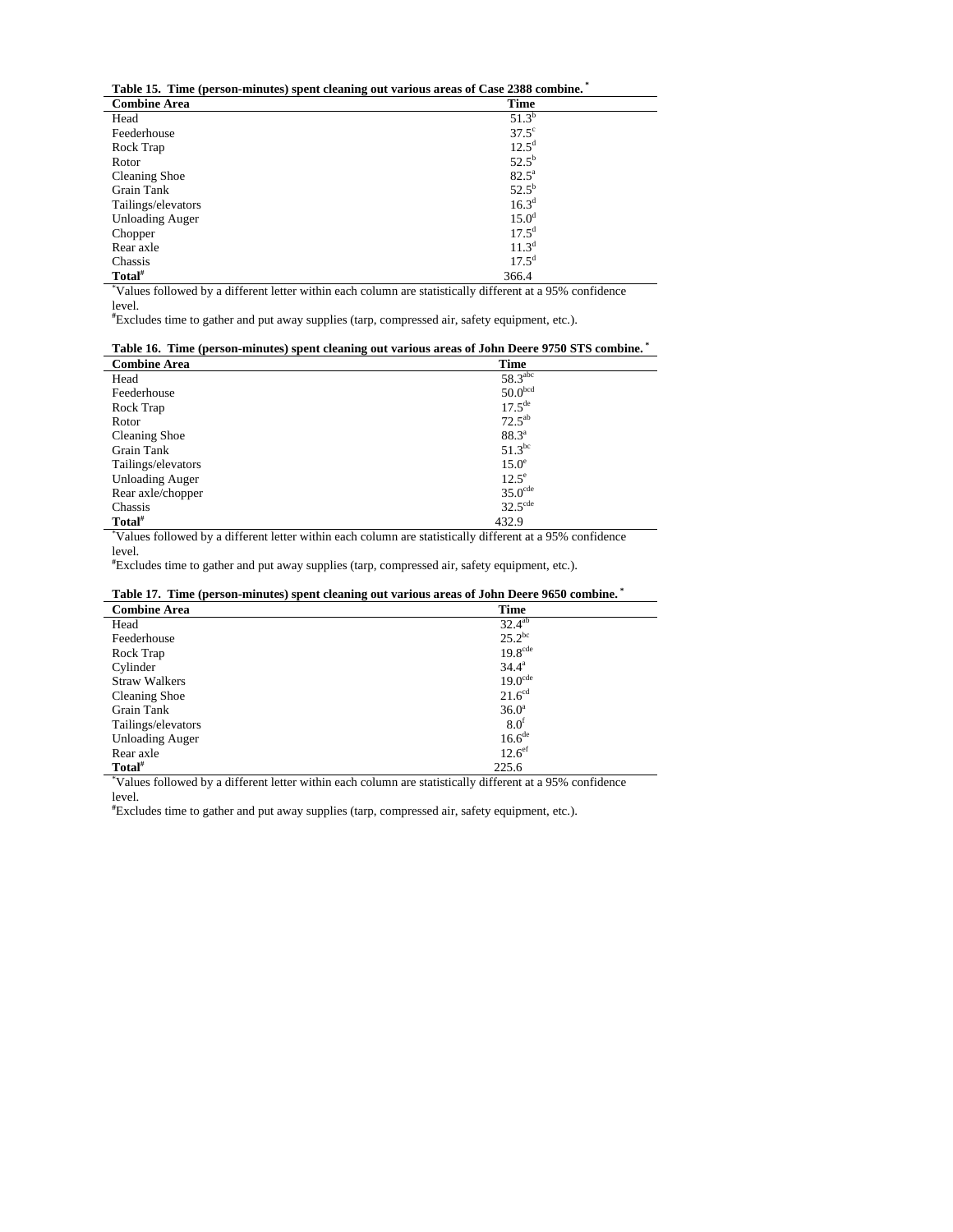**Table 18. Time (person-minutes) spent cleaning out various areas of CaseIH 1460 combine. \*** 

| <b>Combine Area</b>    | Time                                                                                                     |
|------------------------|----------------------------------------------------------------------------------------------------------|
| Head                   | $21.7^{\circ}$                                                                                           |
| Feederhouse            | 27.0 <sup>bc</sup>                                                                                       |
| Rotor                  | $37.7^{ab}$                                                                                              |
| <b>Cleaning Shoe</b>   | 18.0 <sup>cd</sup>                                                                                       |
| Grain Tank             | 41.7 <sup>a</sup>                                                                                        |
| Tailings/elevators     | $6.1^\circ$                                                                                              |
| <b>Unloading Auger</b> | 8.7 <sup>de</sup>                                                                                        |
| Rear axle              | 17.9 <sup>cd</sup>                                                                                       |
| Total <sup>#</sup>     | 178.8                                                                                                    |
|                        | Values followed by a different letter within each column are statistically different at a 95% confidence |

**#** Excludes time to gather and put away supplies (tarp, compressed air, safety equipment, etc.).

### *Previous crop in first grain harvested of subsequent crop after cleaning*

For the 9500 and 9660 STS combines used in the first season, amounts of residual grain from a previous crop (including foreign material with small grain fragments indistinguishable between crops) after cleaning in the first grain harvested of a subsequent crop is shown in Table 19. Amounts ranged from 1.2 to 2.5 lb of prior residual material. Using a pooled error variance from both machines for each crop, a 95% confidence interval was constructed of the amount of residual present in the first grain harvested of the new crop. Using these cleaning techniques on these machines, a 95% confidence level indicates a range of 0.43 to 4.05 lb of corn and 0 to 4.64 lb of soybean in approximately the first 30 lb of grain harvested. Although during the first harvest season grain was not sampled for residual previous crop after this first amount harvested, residual appeared to rapidly diminish to very low levels (<0.1%) as indicated by Greenlees and Shouse (2000).

**Table 19. Amounts of residual (grain from previous crop plus foreign material) in the first grain harvested of a new crop for John Deere 9500 and 9660 STS combines.\*** 

|              |                         |                                        |                             | Clean grain range, lb |       |  |
|--------------|-------------------------|----------------------------------------|-----------------------------|-----------------------|-------|--|
| Combine/crop | $\mathbf{N}^{\ddagger}$ | Residual, $\mathbf{I} \mathbf{b}^{\S}$ | Residual, $\%$ <sup>§</sup> | Low                   | High  |  |
| 9500         |                         |                                        |                             |                       |       |  |
| Corn         |                         | 1.18                                   | 3.01                        | -                     | 39.25 |  |
| Soybean      |                         | 1.50                                   | 6.70                        | -                     | 22.40 |  |
| 9660         |                         |                                        |                             |                       |       |  |
| Corn         | 4                       | 2.50                                   | 7.72                        | 22.77                 | 49.33 |  |
| Soybean      |                         | 1.91                                   | 13.10                       | 13.05                 | 26.98 |  |
| $* - - - -$  |                         | $\sim$ $\sim$                          |                             |                       |       |  |

\* Combine was alternately cleaned of corn and soybean. †

Amounts of first new crop being harvested from which residual was separated.

‡ N equals number of samples of that crop from that machine.

§ Residual is previous crop plus smaller pieces of broken grain of new crop being harvested and foreign material.

During the second and third seasons' harvest, samples were taken for residual grain from the first grain harvested and at three other points during unloading of the first grain tank full (Tables 20 - 22). The error variance of each combine was used to construct a 95% confidence level of the concentration of commingled grain at these relative amounts of grain been harvested. Commingled grain levels measured during the first grain harvested were less than 2% and lowered to less than 0.5% after 20 to 50 bushels of harvest. Although most commingled concentrations fell below 0.05% after 100 bushels of harvest, they did not uniformly decrease and in some cases (9650, 9750 STS) slightly increased, suggesting a possible random release of a small quantity of residual grain during subsequent harvest.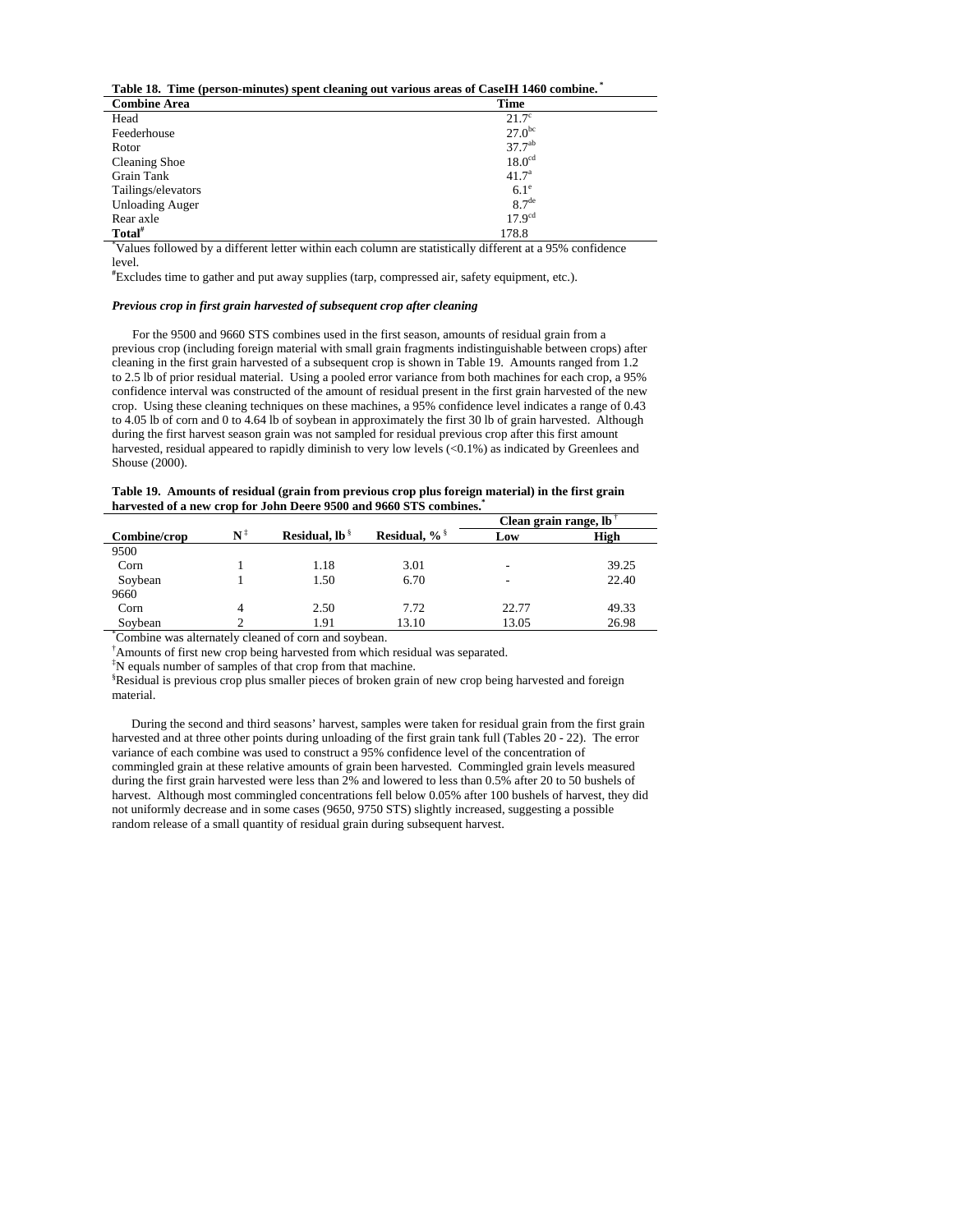| Table 20. Concentration of commingled grain in sample following cleaning and harvesting specific |
|--------------------------------------------------------------------------------------------------|
| amounts of grain for Case 2388 combine.                                                          |

|       |                      | Commingled grain, %     |        |        |
|-------|----------------------|-------------------------|--------|--------|
|       |                      | 95% Confidence Interval |        |        |
| Model | <b>Bu. Harvested</b> | Average                 | Low    | High   |
| 2388  |                      | 0.3621                  | 0.0000 | 0.8652 |
| 2388  | 20                   | 0.0281                  | 0.0000 | 0.1000 |
| 2388  | 100                  | 0.0035                  | 0.0000 | 0.0069 |
| 2388  | 200                  | 0.0002                  | 0.0000 | 0.0006 |

**Table 21. Concentration of commingled grain in sample following cleaning and harvesting specific amounts of grain for John Deere 9750 STS combine.** 

|       |                      | Commingled grain, %     |        |        |
|-------|----------------------|-------------------------|--------|--------|
|       |                      | 95% Confidence Interval |        |        |
| Model | <b>Bu. Harvested</b> | Average                 | Low    | High   |
| 9750  |                      | 1.3228                  | 0.0000 | 2.7312 |
| 9750  | 50                   | 0.0057                  | 0.0019 | 0.0094 |
| 9750  | 100                  | 0.0030                  | 0.0000 | 0.0091 |
| 9750  | 170                  | 0.0146                  | 0.0000 | 0.0885 |

**Table 22. Concentration of commingled grain in sample following cleaning and harvesting specific amounts of grain for two different combine models (John Deere 9650 and CaseIH 1460).** 

|       |                      | Commingled grain, %     |        |        |  |
|-------|----------------------|-------------------------|--------|--------|--|
|       |                      | 95% Confidence Interval |        |        |  |
| Model | <b>Bu. Harvested</b> | Average                 | Low    | High   |  |
| 9650  | 0                    | 0.2757                  | 0.0000 | 1.3577 |  |
| 9650  | 20                   | 0.1048                  | 0.0000 | 0.4578 |  |
| 9650  | 100                  | 0.0141                  | 0.0000 | 0.0456 |  |
| 9650  | 200                  | 0.0253                  | 0.0000 | 0.1152 |  |
| 1460  | $\Omega$             | 0.0434                  | 0.0160 | 0.0707 |  |
| 1460  | 20                   | 0.0187                  | 0.0004 | 0.0369 |  |
| 1460  | 100                  | 0.0072                  | 0.0010 | 0.0135 |  |
| 1460  | 150                  | 0.0081                  | 0.0015 | 0.0147 |  |

After wood chips were flushed through the unloading auger, a small but probably significant amount of grain remained visible between the flighting and the auger tube on most combines. A 0.25-in. uniform layer of grain residing in a 12-in. arc along the bottom of the unloading auger would result in 17 or 18 lb of corn or soybeans, respectively. Difficult-to-flush and reach grain in the bottom of the unloading auger may have been the major source of residual material in the new crop.

### **Conclusions**

Based on the combines and conditions tested:

- The greatest amounts of corn and soybean material were found in the grain tank and rock trap. Intermediate amounts were found in the head or feederhouse, elevators, and at times the cylinder/rotor (soybeans), the unloading auger (soybeans, oats), and rear axle/chopper area. The least amounts were found in the cleaning shoe and straw walkers (cylinder-type machine). Within an entire individual combine an average of 61% of the total material (across all combine/crop combinations) was whole grain.
- Time spent to clean the combine of visible material typically reduced after the combine had been cleaned one or two times, but varied from two to seven hours. Cleaning the head, grain tank, threshing rotor/cylinder, and cleaning shoe (depending on accessibility) required the longest times.
- After this level of cleaning, 1.2 to 2.5 lb of residual previous grain and foreign material were found in approximately the first 15 to 50 lb of subsequent crop harvested. Following clean-outs,